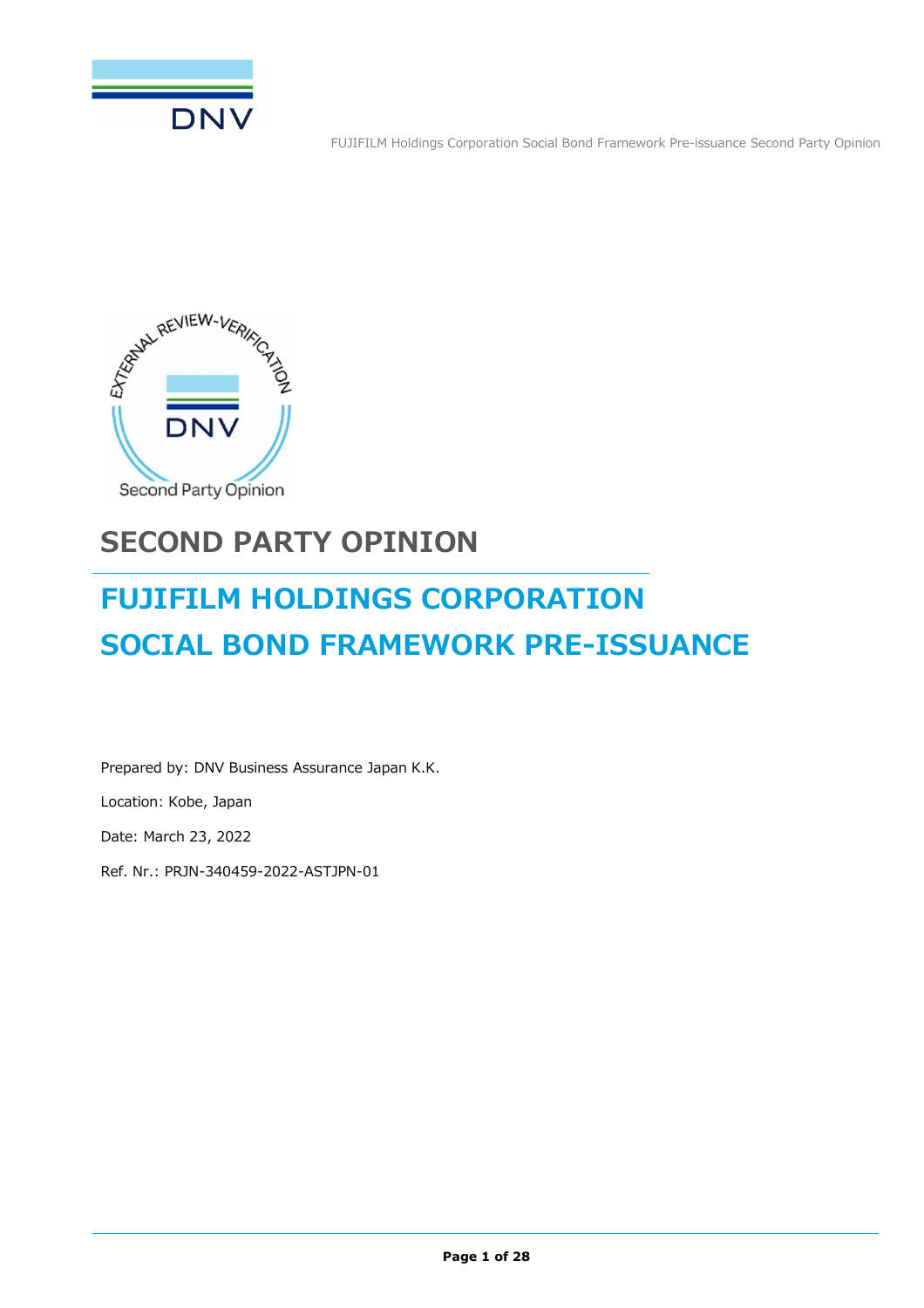

#### **Contents**

| Executive Summary                                                       | 3  |
|-------------------------------------------------------------------------|----|
| I. Introduction                                                         | 6  |
| II. Scope and Objectives                                                | 11 |
| III. Responsibilities of FUJIFILM Holdings Corporation and DNV          | 12 |
| IV. Basis of DNV's Opinion                                              | 12 |
| V. Work Undertaken                                                      | 13 |
| VI. Findings and DNV's Opinion                                          | 14 |
| Schedule-1 FUJIFILM Holdings Corporation Social Bond Nominated Projects | 23 |
| Schedule-2 Social Bond Eligibility Assessment Protocol                  | 24 |
| SBP-1 Use of Proceeds                                                   | 24 |
| SBP-2 Process for Project Selection and Evaluation                      | 26 |
| SBP-3 Management of proceeds                                            | 27 |
| SBP-4 Reporting                                                         | 28 |
|                                                                         |    |

#### Revision History

| Revision<br>number | Date of issue  | Remarks |
|--------------------|----------------|---------|
|                    | March 23, 2022 | Initial |
|                    |                |         |

#### **Disclaimer**

Our assessment relies on the premise that the data and information provided by Issuer to us as part of our review procedures have been provided in good faith. Because of the selected nature (sampling) and other inherent limitation of both procedures and systems of internal control, there remains the unavoidable risk that errors or irregularities, possibly significant, may not have been detected. Limited depth of evidence gathering including inquiry and analytical procedures and limited sampling at lower levels in the organization were applied as per scope of work. DNV expressly disclaims any liability or co-responsibility for any decision a person or an entity may make based on this Statement.

#### **Statement of Competence and Independence**

DNV applies its own management standards and compliance policies for quality control, in accordance with ISO/IEC 17021:2011 - Conformity Assessment Requirements for bodies providing audit and certification of management systems, and accordingly maintains a comprehensive system of quality control, including documented policies and procedures regarding compliance with ethical requirements, professional standards and applicable legal and regulatory requirements. We have complied with the DNV Code of Conduct1 during the assessment and maintain independence where required by relevant ethical requirements. This engagement work was carried out by an independent team of sustainability assurance professionals. DNV was not involved in the preparation of statements or data included in the Framework except for this Statement. DNV maintains complete impartiality toward stakeholders interviewed during the assessment process.

<sup>1</sup> DNV Code of Conduct is available from DNV website (www.DNV.com)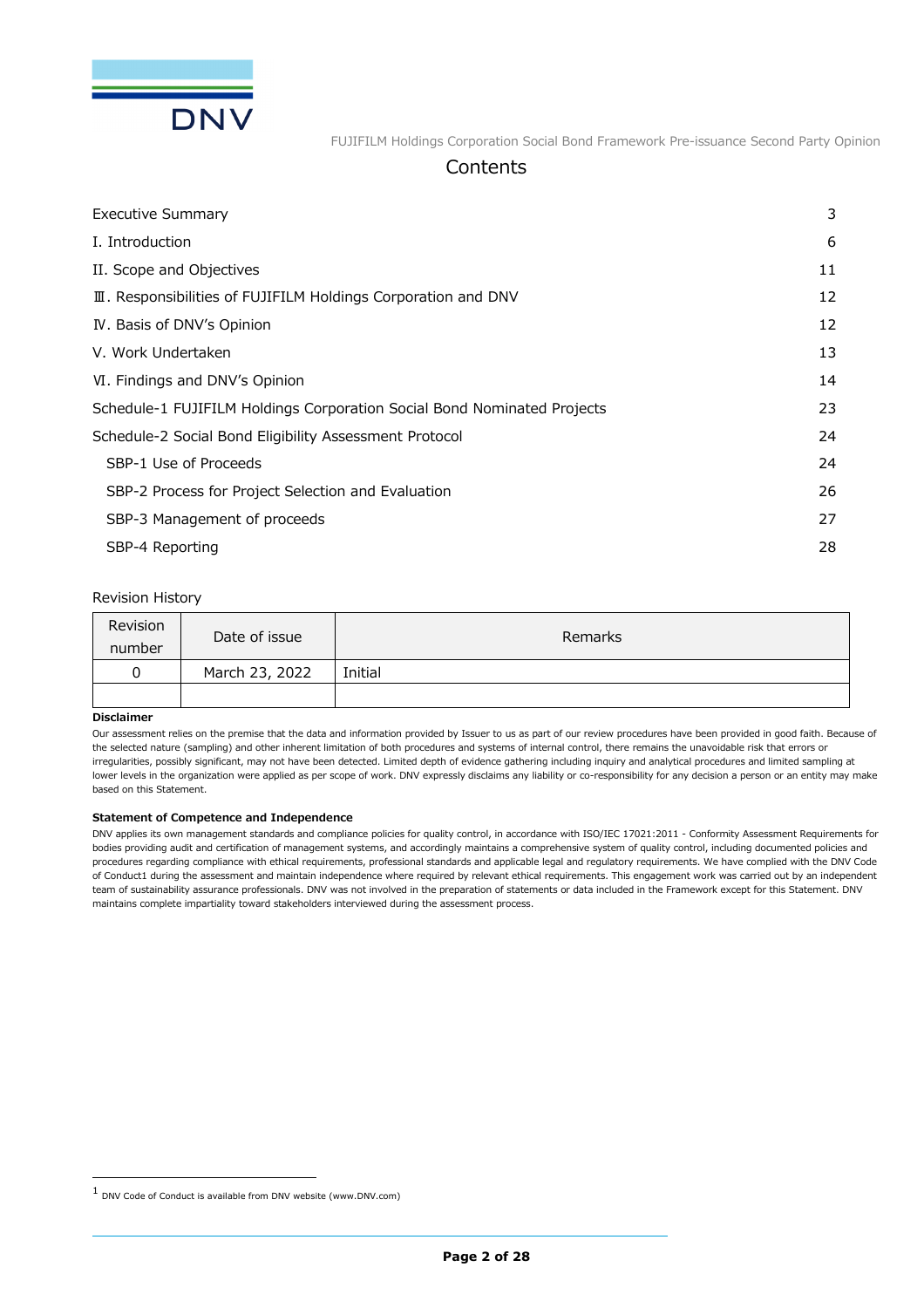

### **Executive Summary**

FUJIFILM Holdings Corporation (hereinafter, "FUJIFILM Holdings") was established as Fuji Photo Film Co., Ltd. (which transitioned to a holding company structure in 2006 as FUJIFILM Holdings Corporation) by spinning off all operations of the photographic film division of Dainippon Celluloid Company Limited. Since 2000, FUJIFILM Holdings has boldly changed its business structure and innovated the technology cultivated in the photographic film business, as the market for photographic film, which was its main business, has shrunk due to the rapid progress of digitalization. By expanding the business domain, FUJIFILM Holdings will provide innovative technologies, products and services in the four business domains of "Healthcare," "Materials," "Business Innovation," and "Imaging," through its business, and has been working to solve social issues.

FUJIFILM Holdings formulated the "FUJIFILM Holdings Corporation Social Bond Framework" and plans to allocate the entire amount of proceeds from the issuance of social bonds to projects with social benefits.

DNV Business Assurance Japan K.K. (hereinafter, "DNV"), as an external reviewer, provided the assessment of the eligibility of the Social Bond. The eligibility criteria to be implemented by the Social Bond are shown in the table below, which also directly and indirectly contribute to the Sustainable Development Goals (SDGs 3,17) as defined by the United Nations.

| <b>Business Category</b>                                                                                                       | <b>Eligibility Criteria</b>                                                                                                                                                                                        | <b>Target</b><br><b>Populations</b> | <b>Contribution to the SDGs</b>                                                                                                                         |
|--------------------------------------------------------------------------------------------------------------------------------|--------------------------------------------------------------------------------------------------------------------------------------------------------------------------------------------------------------------|-------------------------------------|---------------------------------------------------------------------------------------------------------------------------------------------------------|
| <b>Bio-CDMO Business</b><br>Business category in<br>SBPs and SBGLs:<br>Access to essential<br>services (health,<br>healthcare) | Building new manufacturing<br>bases, M&A, capital<br>investment for production<br>capacity enhancement,<br>development for high<br>efficiency and high<br>productivity technologies,<br>etc., on Bio CDMO business | Biopharmaceutical<br>users          | 3. Good health and well-being<br>17. Partnerships for the goals<br><b>17 PARTNERSHIPS</b><br><b>3</b> GOOD HEALTH AND WELL-BEING<br>$-4$<br>$\circledR$ |

DNV provides eligibility assessment of "FUJIFILM Holdings Corporation Social Bond Framework" and its social projects against to 4 core components (principle  $1 \sim$  principle 4.) in the Social Bond Principles (International Capital Markets 2021, SBP) and Social Bond Guidelines (FSA 2021, SBGLs) which are widely recognized in the capital market for secure the transparency of financial tool, information disclosure, and reporting related to the social issues. DNV also especially evaluated and confirmed that the social project is solution for the objective social issue, that local characteristics are taken into account, and that the target population and social contribution (outcome) of the project are clearly identified by the issuer.

Assessment summary against four elements in the SBP and SBGLs is as follows.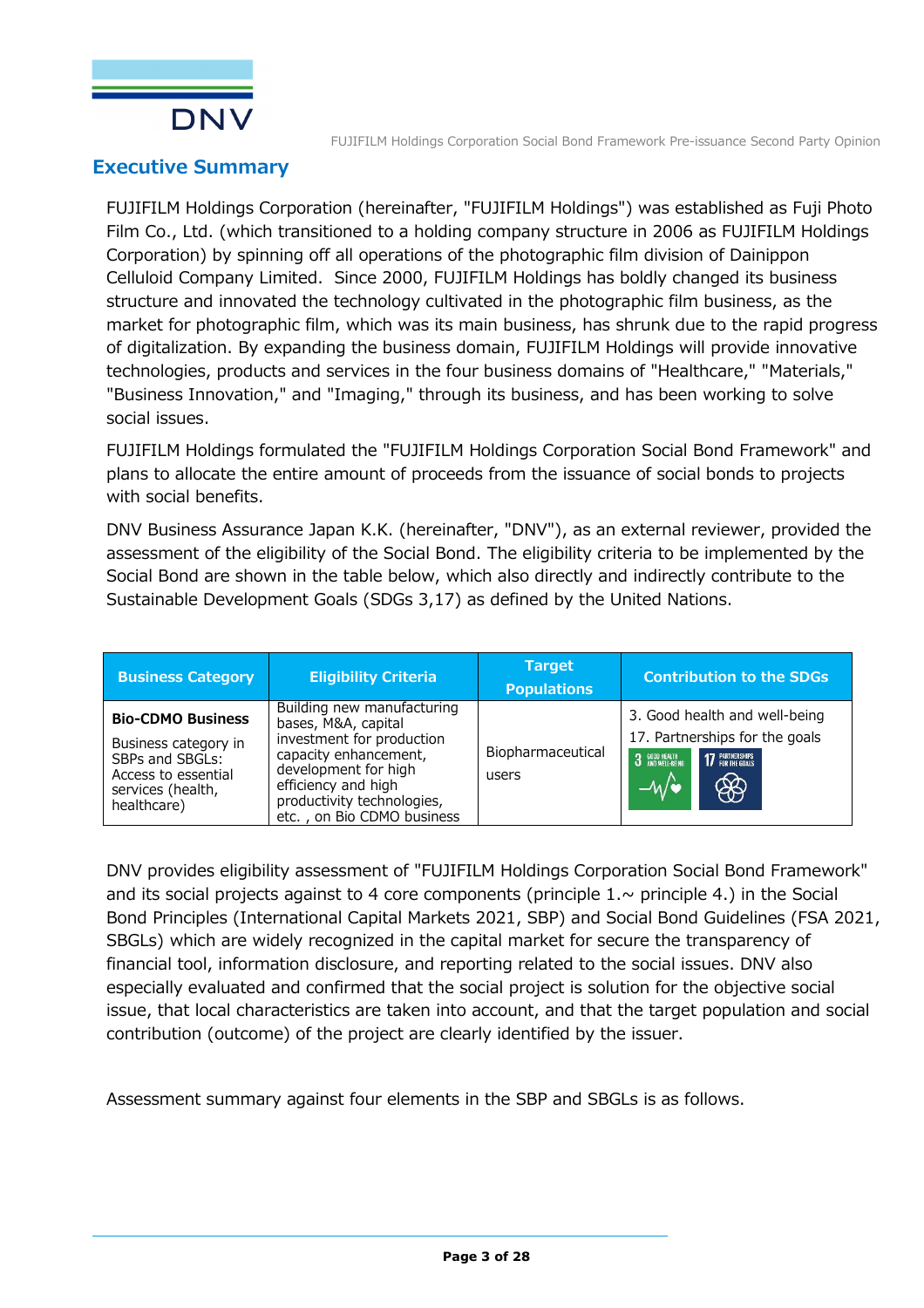

#### **Principle 1. Use of Proceeds**

Proceeds will be allocated to new investments or refinancing of existing investments in new or existing projects that meet the eligibility criteria. In the case of refinancing, the project must have been spent within 36 months retroactively from the issuance of the Social Bond. By expanding the Bio-CDMO business through the allocation of proceeds to target projects, the project will contribute to addressing emerging unmet medical needs and improving access to medical services through the development of production processes and stable supply of biopharmaceuticals.

#### **Principle 2. Process for Project Evaluation and Selection**

Based on the CSR Plan "Sustainable Value Plan 2030," the FUJIFILM Holdings Accounting & Finance Division consults with the Corporate Communication Division, ESG Division, and related Business Divisions, selects eligible projects that meet the eligible criteria. Upon the issuance of Social Bonds, the Corporate Vice President in charge of the Accounting & Finance Division will make the final decision on the selected eligible projects and report the results to the Board of Directors.

For all candidate eligible projects, FUJIFILM Holdings will implement risk management based on the Fujifilm Group's Risk Management Regulations to reduce environmental and social risks, including human rights and environmental regulations.

The Fujifilm Group has an organization in place to address ESG risks and ensure the effectiveness of the above processes at the start of new projects such as M&A and large-scale investments.

#### **Principle 3. Management of Proceeds**

The FUJIFILM Holdings Accounting & Finance Division will allocate and manage the proceeds from the Social Bonds to ensure that the entire amount is allocated to eligible projects. The Accounting & Finance Division will confirm the allocation status of the proceeds on an annual basis. If unallocated proceeds are generated, eligible projects will be selected and allocated.

Until the proceeds from the Social Bond are allocated to eligible projects, the proceeds will be managed in cash or cash equivalents and will be fully allocated within approximately 2 years after the funds are raised.

#### **Principle 4. Reporting**

FUJIFILM Holdings plans to disclose the status of the allocation status or proceeds on an annual basis on the FUJIFILM Holdings website until the proceeds from the Social Bond are fully allocated to the project and the production facilities are operational. In addition, the social impact effects will be disclosed on an annual basis on FUJIFILM Holdings' website as indicators of "project overview", "production capacity of Bio-CDMO business," and "addressing unmet medical needs and improving access to medical services through stable supply of high-quality biopharmaceuticals" within the scope of confidentiality and nondisclosure. These are consistent with the various criteria for social bonds.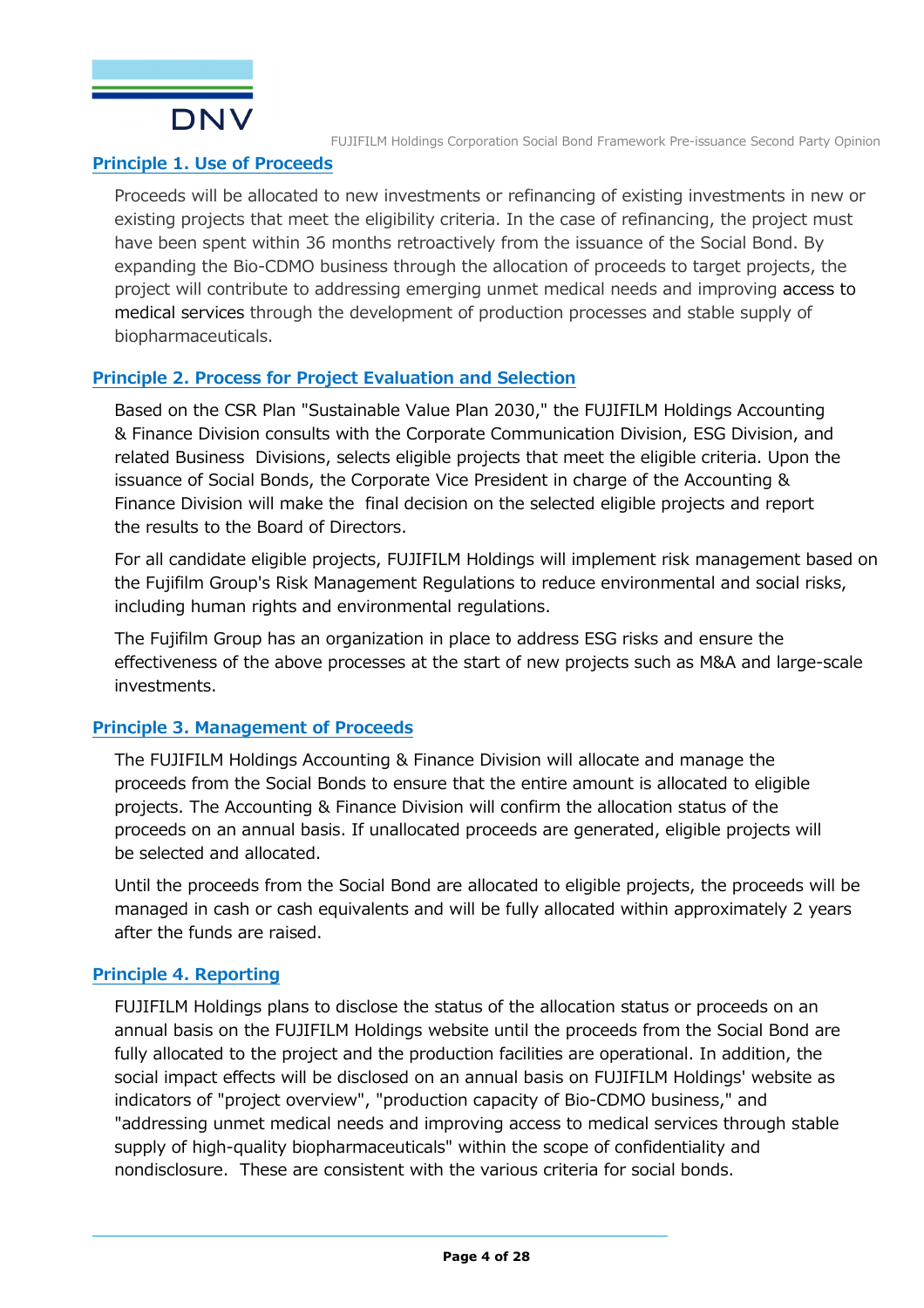

DNV confirmed from the documents and information, including the FUJIFILM Holdings Corporation Social Bond Framework, that the FUJIFILM Holdings Corporation Social Bond meets the key requirements of the four elements set out in the criteria above-mentioned, and that FUJIFILM Holdings will properly plan and implement.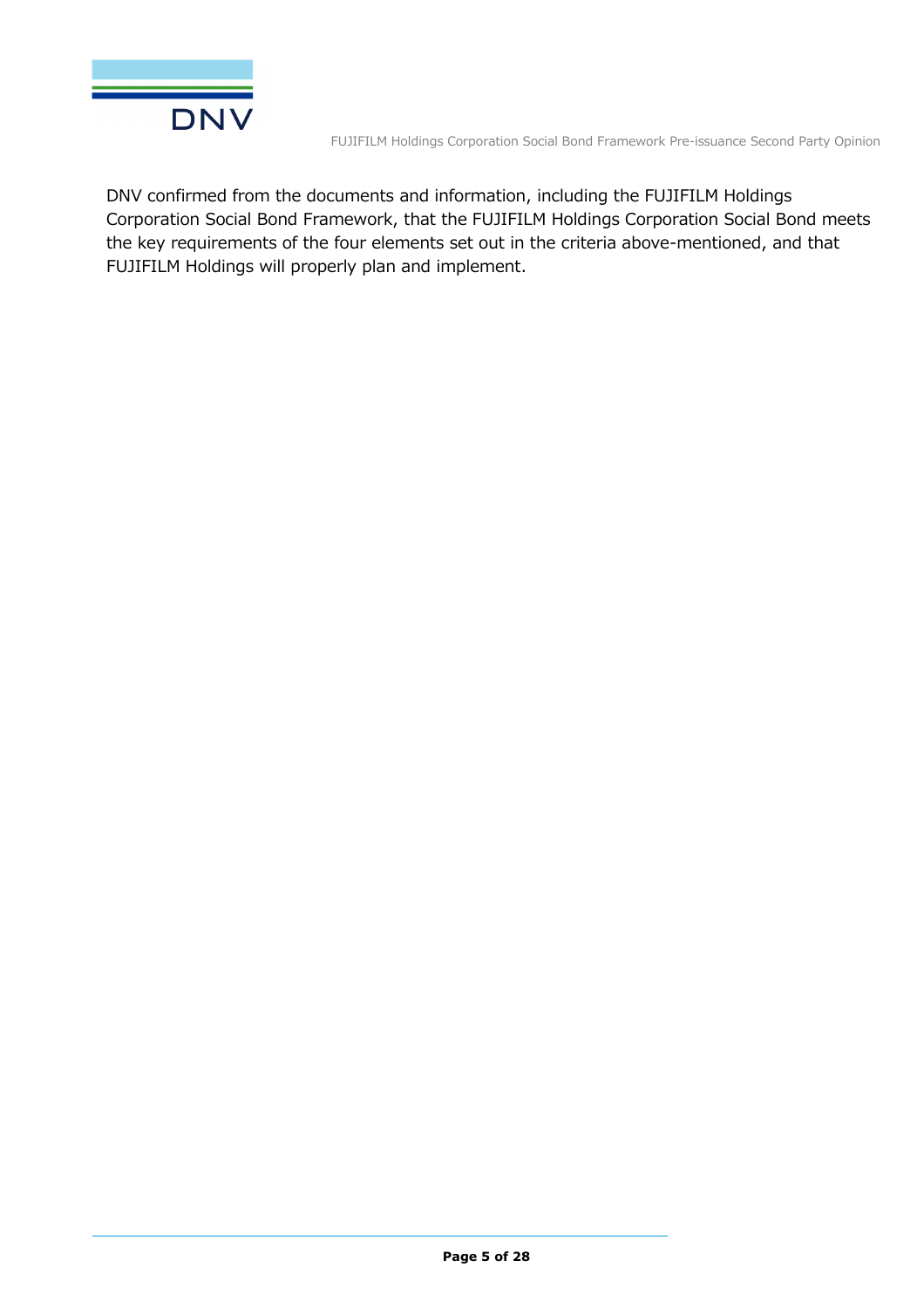

## **I. Introduction**

#### **i. About the Issuer**

FUJIFILM Holdings was established as Fuji Photo Film Co., Ltd. (which transitioned to a holding company structure in 2006 as FUJIFILM Holdings Corporation) by spinning off all operations of the photographic film division of Dainippon Celluloid Company Limited. Since 2000, FUJIFILM Holdings has boldly changed its business structure and innovated the technology cultivated in the photographic film business, as the market for photographic film, which was its main business, has shrunk due to the rapid progress of digitalization. By expanding the business domain, FUJIFILM Holdings will provide innovative technologies, products and services in the four business domains of "healthcare," "materials," "business innovation," and "imaging," through its business, and has been working to solve social issues.



#### **ii. Issuer's Initiatives for Social Issues**

The Bio-CDMO business, which is positioned in "Healthcare," one of the Fujifilm Group's four business areas mentioned above, contributes to addressing the following social issues such as improved access to healthcare and unmet medical needs through the stable supply of highquality biopharmaceuticals and contracted process development and manufacturing of gene therapy drugs, an advanced medical field, and plays a part in the Fujifilm Group's corporate philosophy of "help enhance the quality of life of people".

For background of social issues such as improved access to medical care and unmet medical needs in "healthcare", as indicated in the "JPMA Industry Vision 2025" of the Japan Pharmaceutical Manufacturers Association, unmet medical needs, including intractable and rare diseases, are becoming increasingly apparent worldwide, and the importance of developing effective therapeutics for these diseases is growing.

Furthermore, as stated in the Ministry of Economy, Trade and Industry's "Fifth Industrial Revolution Cultivated with Biotechnology" and the Ministry of Health, Labour and Welfare's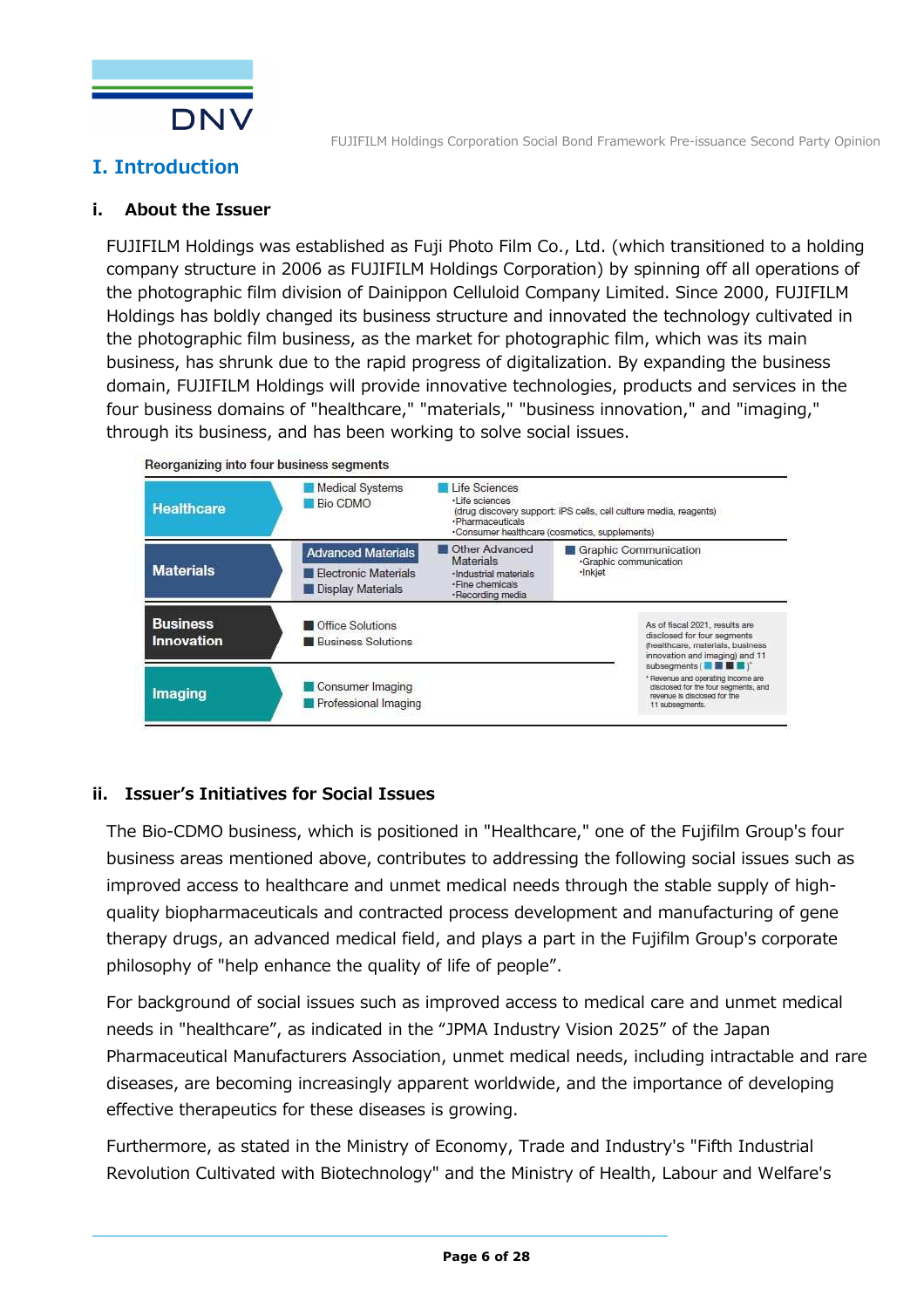

"Pharmaceutical Industry Vision 2021", the production of biopharmaceuticals requires advanced technology and large-scale capital investment. In addition, with the expansion of the global supply chain, as global supply chain issues become more apparent, improving access to healthcare services through the stable production and supply of biopharmaceuticals is becoming an increasingly important issue, and the role and importance of Bio-CDMO in solving unmet medical needs is further increasing.

FUJIFILM Holdings Corporation has established "Sustainable Value Plan 2030" as the vision of the Fujifilm Group based on its corporate philosophy. In the "Healthcare" segment, which will accelerate growth under "VISION 2023", its Medium-term Management Plan that serves as a concrete action plan to realize these goals, Fujifilm believes that the elements of high quality and stable supply are essential to address unmet medical needs and improve access to medical services through the development of its Bio-CDMO business, a business that develops and manufactures biopharmaceuticals on contract, and that increasing manufacturing capacity at each site in the Bio-CDMO business is one effective way to address social issues.

In addition, FUJIFILM Holdings will continue to support pharmaceutical companies by providing a stable supply of high-quality biopharmaceuticals, and through this, we will work to solve social issues such as addressing unmet medical needs and improving access to medical services by leveraging its strengths in contract development of production processes for all types of biopharmaceuticals, including antibody drugs, recombinant proteins , gene therapy drugs, genetically-modified cell therapy drugs, and vaccines, as well as in contract manufacturing from clinical to commercial scale for drug substances, drug products, and packaging.

- Japan Pharmaceutical Manufacturers Association " JPMA Industry Vision 2025" https://www.jpma.or.jp/policy/vision/lofurc00000019kr-att/industry\_vision2025.pdf
- Ministry of Health, Labour and Welfare " Pharmaceutical Industry Vision 2021" https://www.mhlw.go.jp/content/10800000/000831973.pdf
- Ministry of Economy, Trade and Industry, "Fifth Industrial Revolution Cultivated with Biotechnology". https://www.meti.go.jp/press/2020/02/20210202001/20210202001-1.pdf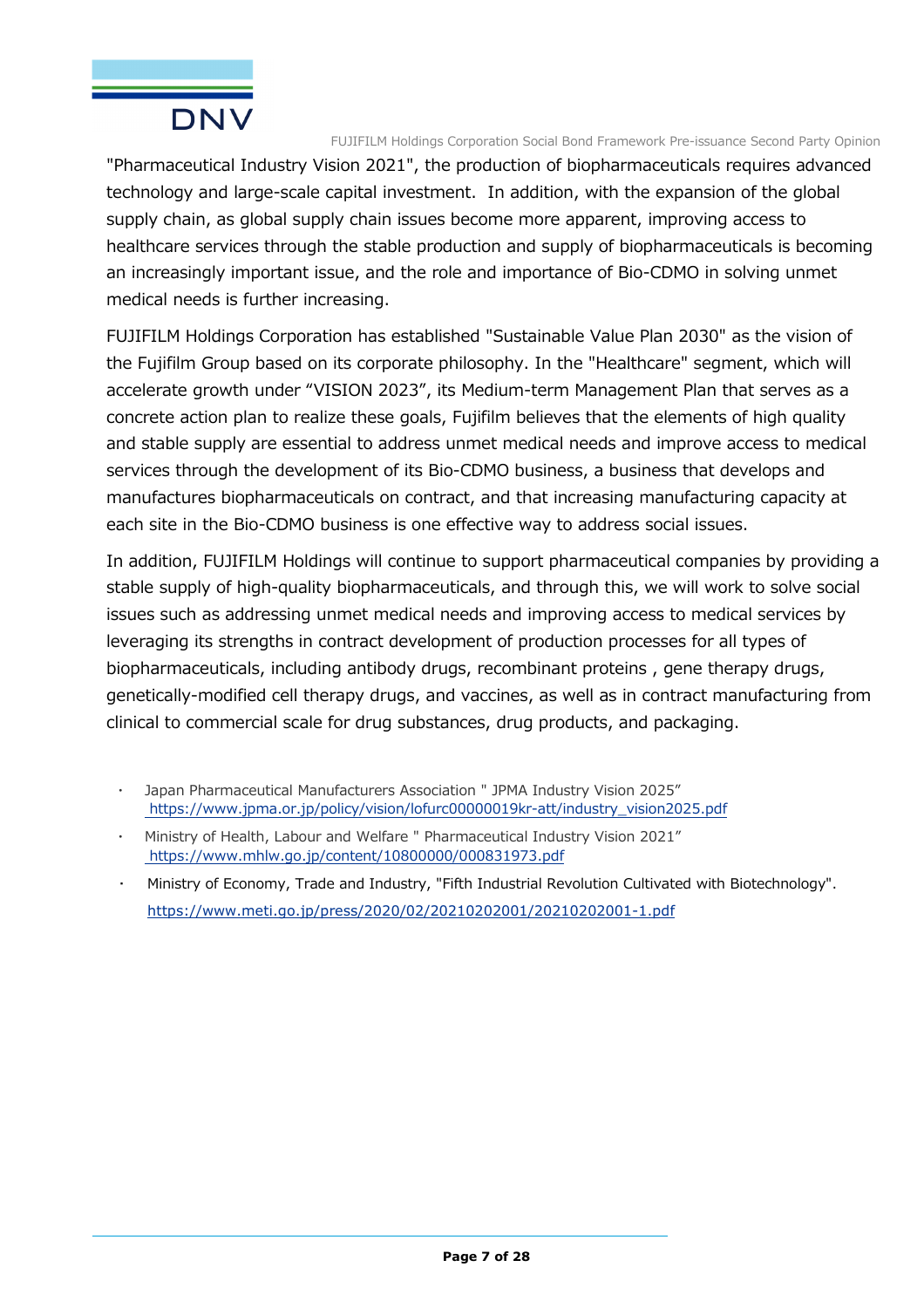

#### **iii. Issuer's Initiatives for the SDGs**

FUJIFILM Holdings has the following corporate philosophy.

"We will use leading-edge, proprietary technologies to provide top-quality products and services that contribute to the advancement of culture, science, technology and industry, as well as improved health and environmental protection in society. Our overarching aim is to help enhance the quality of life of people worldwide."

FUJIFILM Holdings' initiatives in the Bio-CDMO business are linked to the priority issues 1 "Fulfil unmet medical needs" and 2 " Improve accessibility to medical services" in the priority area "Health" in the Sustainable Value Plan 2030. The development and manufacture of biopharmaceuticals to meet the world's growing needs for biopharmaceuticals through "high productivity technology" that combines industry-leading culture technology, advanced facilities, and advanced production, analysis, and engineering technologies cultivated in the photographic film business will be an initiative that contributes to the Sustainable Development Goals (SDGs) established by the United Nations in September 2015, which include the following.

#### Goal 3: "Good health and well-being"

Target 3.8: Achieve universal health coverage, including financial risk protection, access to quality essential healthcare services and access to safe, effective, quality and affordable essential medicines and vaccines for all

| <b>Business Category</b>                                                                        | <b>Eligibility Criteria</b>                                                                                                              | <b>Contribution to the SDGs*</b>                                |
|-------------------------------------------------------------------------------------------------|------------------------------------------------------------------------------------------------------------------------------------------|-----------------------------------------------------------------|
| <b>Bio-CDMO Business</b>                                                                        | Building new manufacturing bases,<br>M&A, capital investment for                                                                         | 3. Good health and well-being<br>17. Partnerships for the goals |
| Business category in SBPs and<br>SBGLs:<br>Access to essential services<br>(health, healthcare) | production capacity enhancement,<br>development for high efficiency and<br>high productivity technologies, etc.,<br>on Bio CDMO business | 17 PARTNERSHIPS<br>3 GOOD HEALTH<br>$-\sqrt{\bullet}$<br>₩      |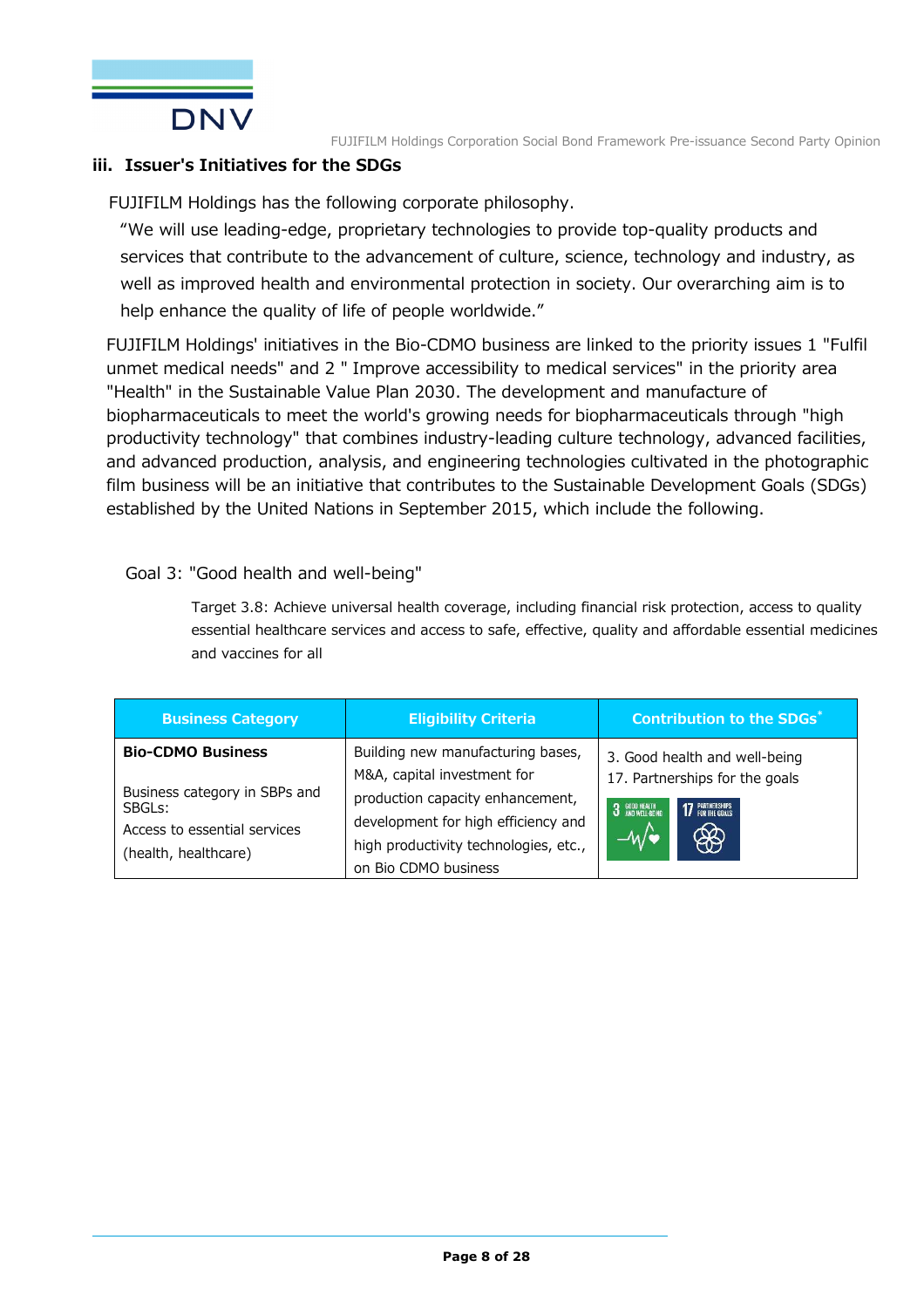

|                                                                                                                             |                                                                                                                                                                                                                 | <b>Resolving social</b><br>issues through<br>business activities | <b>Considering society</b><br>and the environment<br>in our business<br><b>Drocesses</b> |                                                                                        |                   |
|-----------------------------------------------------------------------------------------------------------------------------|-----------------------------------------------------------------------------------------------------------------------------------------------------------------------------------------------------------------|------------------------------------------------------------------|------------------------------------------------------------------------------------------|----------------------------------------------------------------------------------------|-------------------|
| <b>Priority Areas</b>                                                                                                       | Priority Issues                                                                                                                                                                                                 | Contribution<br>(Opportunities)                                  | Impact (Risks)                                                                           | <b>Business Seaments</b>                                                               | Goals in the SDGs |
| vironment                                                                                                                   | Address climate change<br>Promote recycling of resources<br>3. Address energy issues toward a decarbonized<br>society<br>4. Ensure product and chemical safety                                                  |                                                                  |                                                                                          | Healthcare<br>$\blacktriangleright$ Materials<br><b>Business Innovation</b><br>Imaging | o                 |
| ealth                                                                                                                       | 1. Fullfill unmet medical needs<br>Improve accessibility to medical services<br>Contribute to early disease detection<br>Contribute to health promotion and beauty<br>Promote management of a healthy workplace |                                                                  | <b>C</b> (Employment)                                                                    | Healthcare                                                                             | 龠                 |
| aily Life                                                                                                                   | 1. Contribute to creating a safe and secure<br>society<br>2. Contribute to enriching humanity and<br>relationships between people                                                                               |                                                                  |                                                                                          | Materials<br>Imaging                                                                   | "==<br>密          |
| <b>Vork Style</b>                                                                                                           | 1. Create environments that lead to a motivated<br>workplace (provision of solution services)<br>2. Develop and utilize diverse human resources                                                                 |                                                                  | <b>O</b> (Employees)<br><b>C</b> (Employees)                                             | <b>Business Innovation</b>                                                             | €                 |
|                                                                                                                             |                                                                                                                                                                                                                 | <b>Basis of Business Activities</b>                              |                                                                                          |                                                                                        |                   |
| vlggui<br>hain                                                                                                              | Strengthen CSR foundations across the entire supply chain including factors of the environment.<br>ethics, and human rights                                                                                     |                                                                  |                                                                                          |                                                                                        | œ                 |
| Governance<br>Improve and maintain governance structures by further disseminating an open, fair and clear corporate culture |                                                                                                                                                                                                                 |                                                                  |                                                                                          |                                                                                        |                   |

FUJIFILM Holdings "Sustainable Value Plan 2030" Priority Area/Priority Issues (Materiality)

\* The relevance of the SDGs is complementary to the issuance of social bond, referring to Green, Social and Sustainability Bonds: A High-Level Mapping to the Sustainable Development Goals published by ICMA, which defines the Social Bond Principles. This is a complementary to the issuance of social bond and is not directly related to the purpose for the use of proceeds.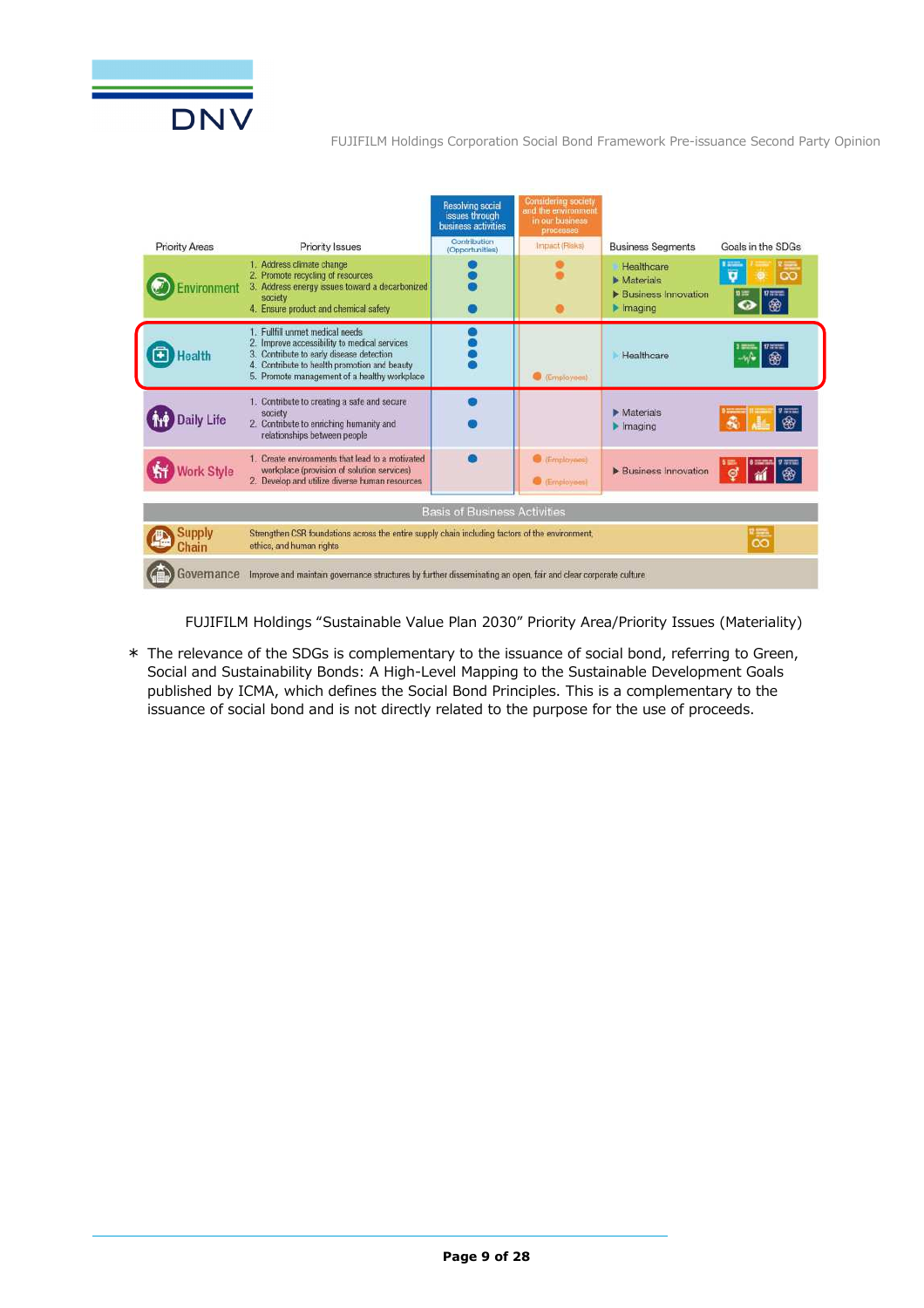

#### **iv. About the Social Bond Framework**

FUJIFILM Holdings is promoting the Bio-CDMO business by utilizing FUJIFILM Holdings' strengths in culture technology and high production technology, which are linked to Priority issues 1 "Fulfil unmet medical needs." and Priority issues 2 "Improve accessibility to medical services." in the priority area "Health" in its CSR Plan and Medium-term Management Plan.

FUJIFILM Holdings will use the newly formulated Social Bond Framework (hereinafter, "Framework") to issue social bonds to raise funds for new investments or refinancing of existing investments in Bio-CDMO business that contribute to solving the social issues described in section ii.

In other words, the proceeds will be allocated to social projects in line with the following eligible social project categories.

#### ■ Access to essential services (health, healthcare)

Building new manufacturing bases, M&A, capital investment for production capacity enhancement, development for high-efficiency and high-productivity technologies, etc., on Bio-CDMO business

**Issuer Name:** FUJIFILM Holdings Corporation **Framework Name:** FUJIFILM Holdings Corporation Social Bond Framework **Name of external review organization:** DNV Business Assurance Japan K.K. **Date of report:** March 23, 2022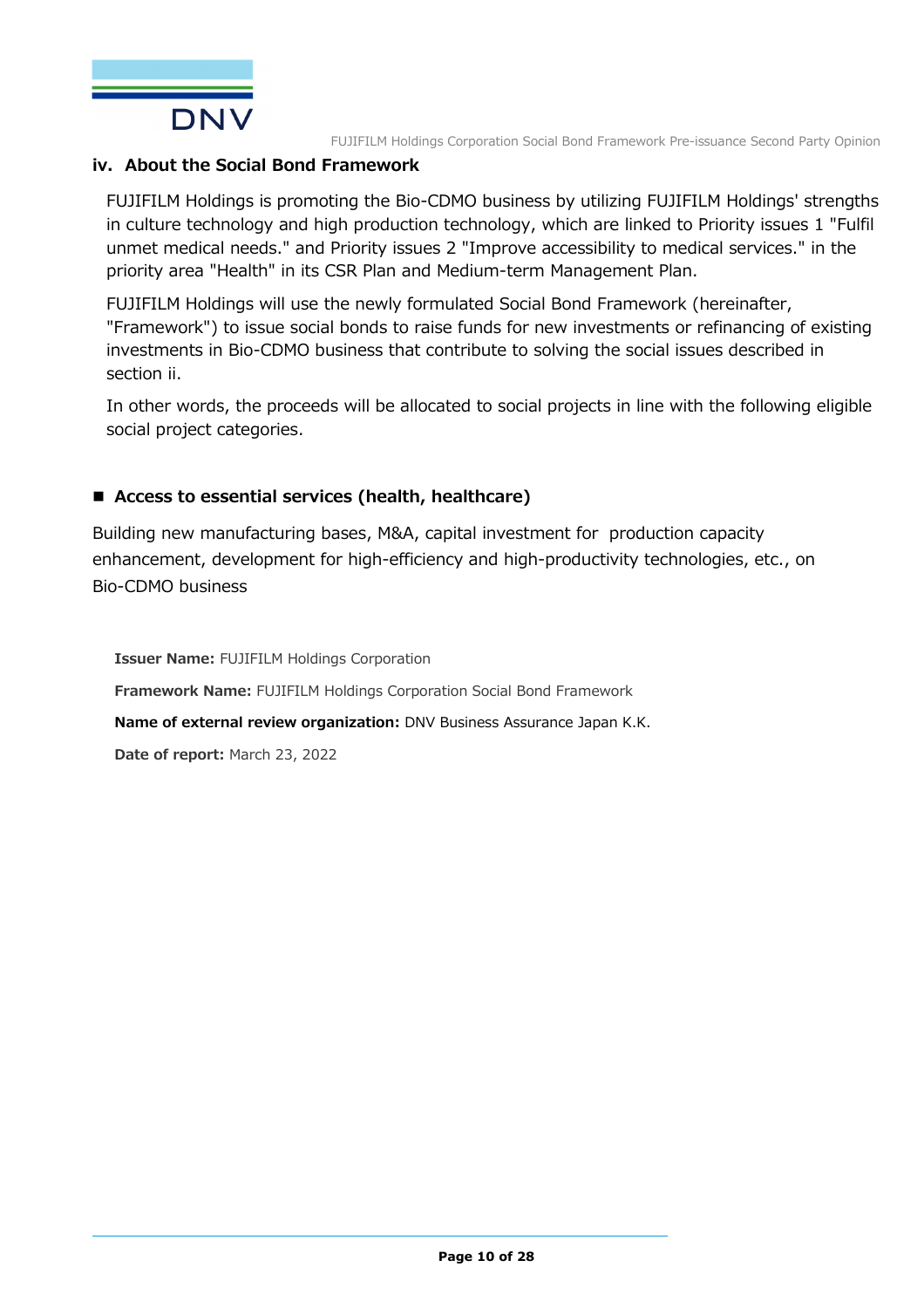

### **II. Scope and Objectives**

FUJIFILM Holdings has commissioned DNV to conduct a pre-issuance assessment of the "FUJIFILM Holdings Corporation Social Bond". The objective of the pre-issuance assessment by DNV is to conduct an assessment to confirm that FUJIFILM Holdings Corporation Social Bond meets the criteria such as SBP、SBGLs, which will be described later, and to provide a second party opinion on the eligibility of this Social Bond.

DNV, as an independent external reviewer, has identified no real or perceived conflict of interest associated with the delivery of this second-party opinion for FUJIFILM Holdings. In this paper, no assurance is provided regarding the financial performance of the BOND, the value of any investment in the BOND, or the long-term environmental benefits of the transaction.

#### **(1)Scope of Review**

The review assessed the following elements and confirmed their alignment with four core elements in SBP

- ☒ Use of Proceeds ☒ Process for Project Evaluation and Selection
- ☒ Management of Proceeds ☒ Reporting

#### **(2)Role(s) of review provider**

- ☒ Consultancy (incl. 2nd opinion) ☐ Certification
- ☐ Verification ☐ Rating
- ☐ Other:

#### **(3)Standards/guidelines to be applied**

| No. | Standards/Guidelines                                                                 | Scheme owner                                                    | Applied level* <sup>1*2</sup> |
|-----|--------------------------------------------------------------------------------------|-----------------------------------------------------------------|-------------------------------|
| 1.  | Social Bond Principles                                                               | <b>International Capital Market</b><br>Association (ICMA), 2021 | Apply                         |
| 2.  | Social Bond Guidelines                                                               | Financial Services Agency, 2021                                 | Apply                         |
| 3.  | Green and Social Bonds: A High-Level Mapping<br>to the Sustainable Development Goals | <b>International Capital Market</b><br>Association (ICMA), 2020 | Refer                         |
| 4.  | Handbook Harmonized Framework for Impact<br>Reporting                                | International Capital Market<br>Association (ICMA), 2021        | Refer                         |

\*1 Apply: Eligibility for all four core common elements to each principle or guideline was assessed.

\*2 Refer: Based on the social project and implementation plans, relevant contents were partially considered.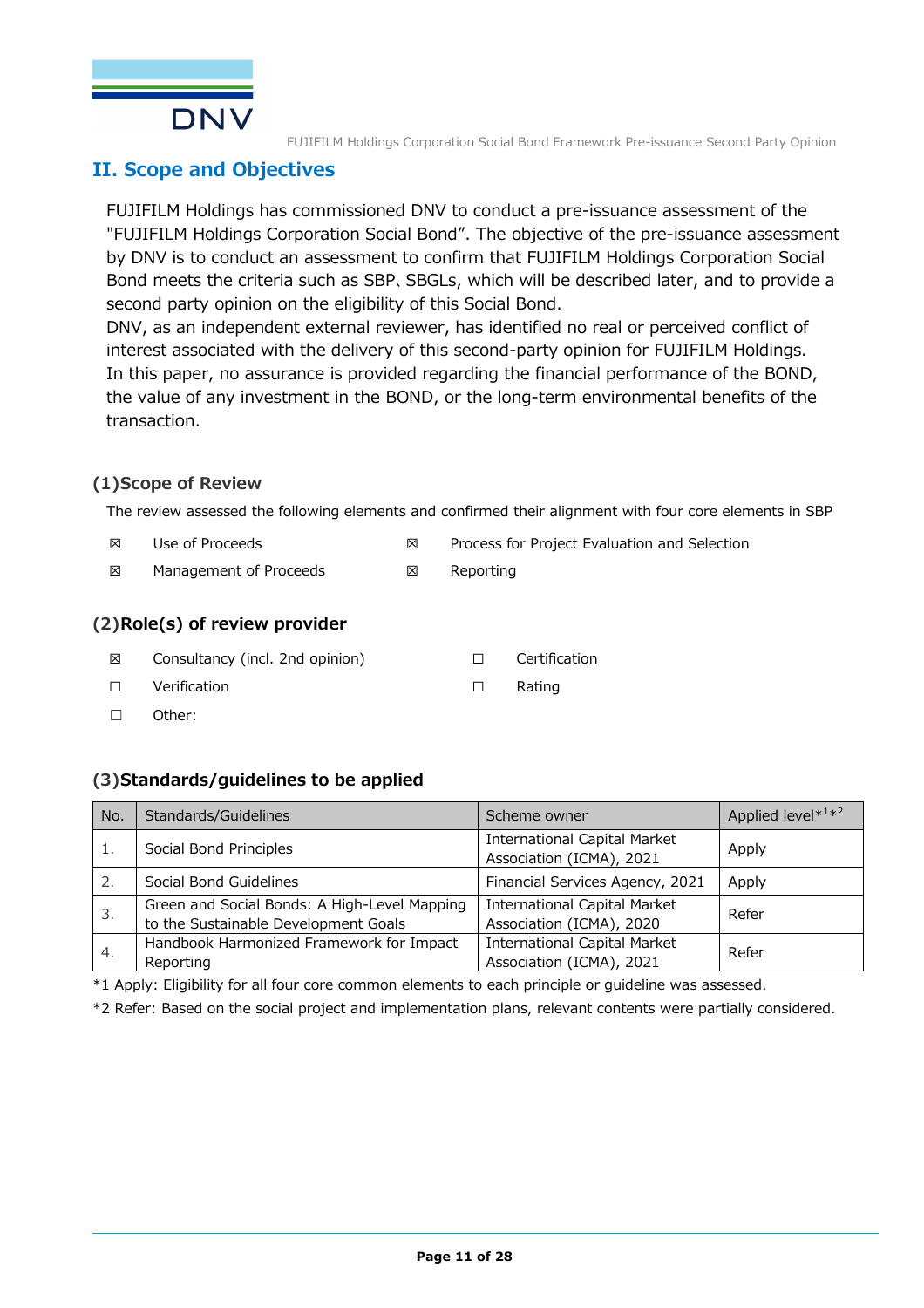

### **Ⅲ. Responsibilities of FUJIFILM Holdings Corporation and DNV**

FUJIFILM Holdings has provided the information and data used by DNV during the delivery of this review. DNV's second party opinion represents an independent opinion and is intended to inform FUJIFILM Holdings and other interested stakeholders in the Social Bond as to whether the established criteria have been met, based on the information provided to us. In our work we have relied on the information and the facts presented to us by FUJIFILM Holdings. DNV is not responsible for any aspect of the selected assets referred to in this opinion and cannot be held liable if estimates, findings, opinions, or conclusions are incorrect. Thus, DNV shall not be held liable if any of the information or data provided by FUJIFILM Holdings and used as a basis for this assessment were not correct or complete.

### **Ⅳ. Basis of DNV's Opinion**

To provide as much flexibility as possible for FUJIFILM Holdings, DNV has adapted our social bond assessment methodologies, which incorporates the requirements of SBP, to create FUJIFILM Holdings-specific Social Bond Eligibility Assessment Protocol (hereinafter "DNV's Protocol"). Please refer to Schedule-2. The Protocol is applicable to Social Bonds under the SBP.

DNV's Protocol includes a set of suitable criteria that can be used to underpin DNV's opinion. The overarching principle behind the criteria is that a social bond should "enable capitalraising and investment for new and existing projects with environmental benefits".

As per DNV's Protocol, the criteria against which the Social Bond has been reviewed are grouped under the four Principles.

- **Principle One: Use of Proceeds:** The Use of Proceeds criteria are guided by the requirement that an issuer of a social bond must use the proceeds to eligible activities. The eligible activities should produce clear environmental benefits.
- **Principle Two: Process for Project Evaluation and Selection**: The Project Evaluation and Selection criteria are guided by the requirements that an issuer of a social bond should outline the process it follows when determining eligibility of an investment using social bond proceeds, and outline any impact objectives it will consider.
- **Principle Three: Management of Proceeds:** The Management of Proceeds criteria are guided by the requirements that a social bond should be tracked within the issuing organization, that separate portfolios should be created when necessary and that a declaration of how unallocated funds will be handled should be made.
- **Principle Four: Reporting:** The Reporting criteria are guided by the recommendation that at least Sustainability Reporting to the bond investors should be made of the use of bond proceeds and that quantitative and/or qualitative performance indicators should be used, where feasible.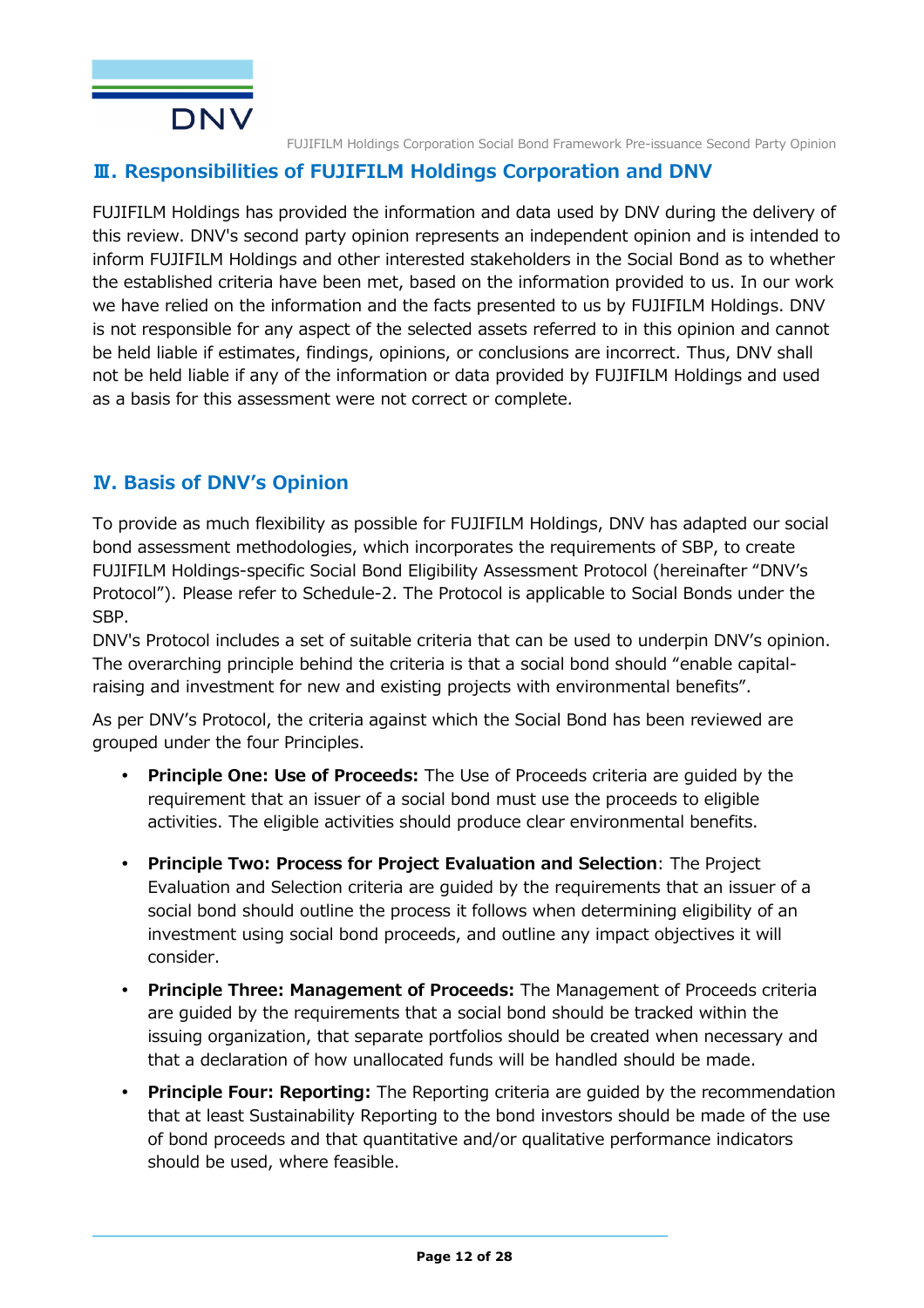

# **V. Work Undertaken**

Our work constituted a high level of review of the available information, based on the understanding that this information was provided to us by FUJIFILM Holdings in good faith. We have not performed an audit or other tests to check the veracity of the information provided to us. The work undertaken to form our opinion included:

## **i. Pre-Issuance Assessment of Social Bond**

- Creation of the Issuer-specific DNV's Protocol, adapted to the purpose of the Social Bond, as described above and in Schedule-2 to this Assessment.
- Assessment of documentary evidence provided by FUJIFILM Holdings on the Bond and supplemented assessment by a comprehensive desktop research. These checks refer to current assessment best practices and standards methodology;
- Discussions with FUJIFILM Holdings, and review of relevant documentation;
- Documentation of findings against each element of the criteria.

### **ii. Post-Issuance Assessment of Social Bond (***\*not included in this report***)**

- Assessment of evidential documents provided by the Issuer after issuance of the BOND, and supplemental assessment by desk review from a higher perspective;
- Interview with key personnel of the Issuer, and review of the relevant documentation;
- Field research and inspection (if necessary);
- Review of the nominated projects and assets at the time of the post-issuance verification (update of the details mentioned in Schedule-1);
- Document creation of post-issuance assessment result.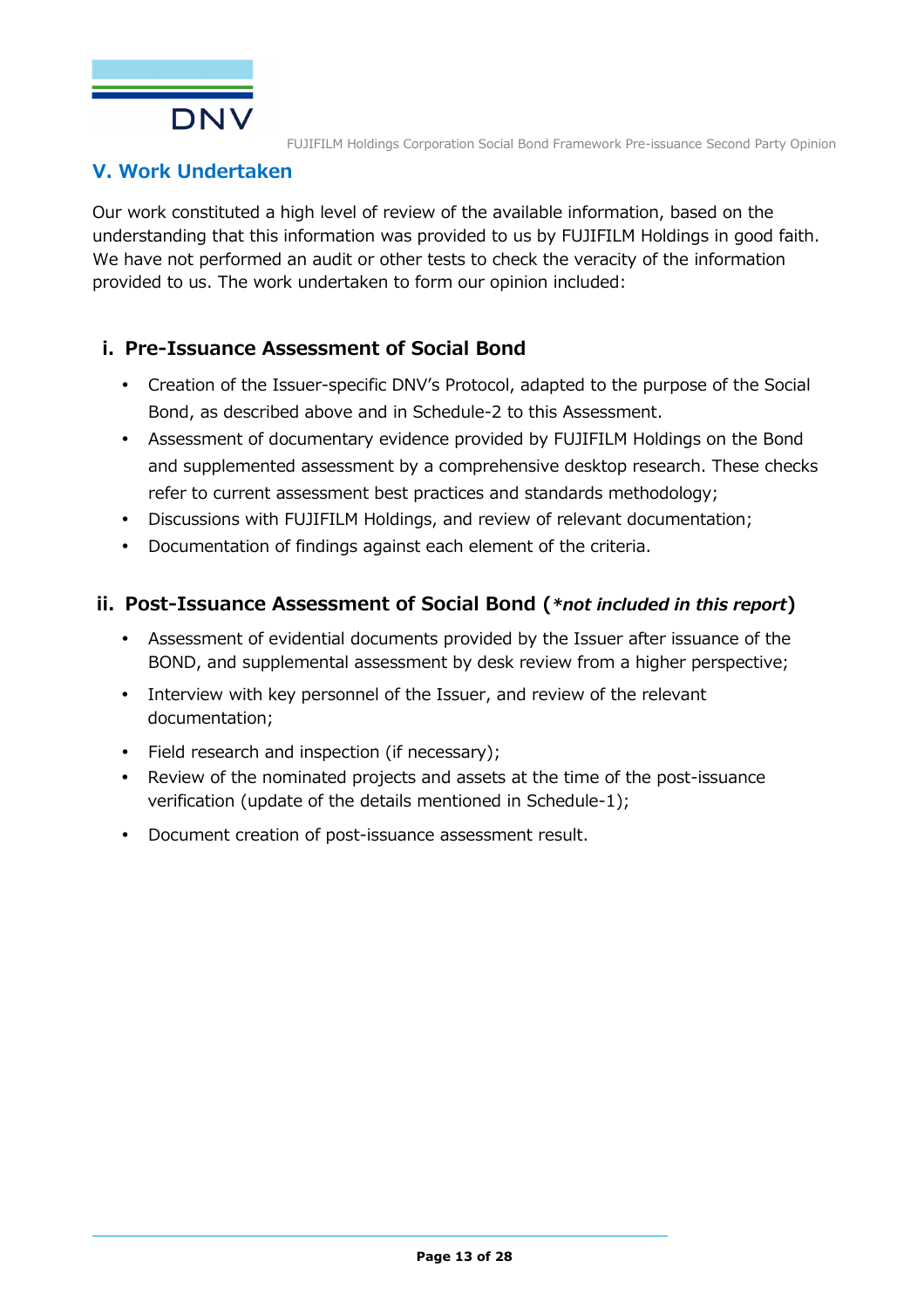

# **Ⅵ. Findings and DNV's Opinion**

DNV's findings and opinions are as follows.

#### **(1) Use of Proceeds**

DNV has confirmed that all of the net proceeds from FUJIFILM Holdings Social Bond, excluding expenses, are planned to be allocated to one or more of the social project portfolios shown in Table-1, which meet the following typical eligible social project categories and eligible criteria as identified in the SBP.

<Social Project Category>

#### **Access to essential services (health, healthcare)**

Building new manufacturing bases, M&A, capital investment for production capacity enhancement, development for high efficiency and high productivity technologies, etc., on Bio CDMO business

The selected projects are initiatives that have the following secondary social benefits and contribute to the two SDGs shown in Table-2.

DNV also especially evaluated and confirmed that the social project is solution for the objective social issue, that local characteristics are taken into account, and that the target population and social contribution (outcome) of the project are clearly identified by the issuer.

In conducting the eligibility assessment, DNV confirmed that FUJIFILM Holdings had clearly identified the social issues that would be addressed in consideration of local characteristics, the people who would benefit from the implementation of the project, and the social issues that would be addressed.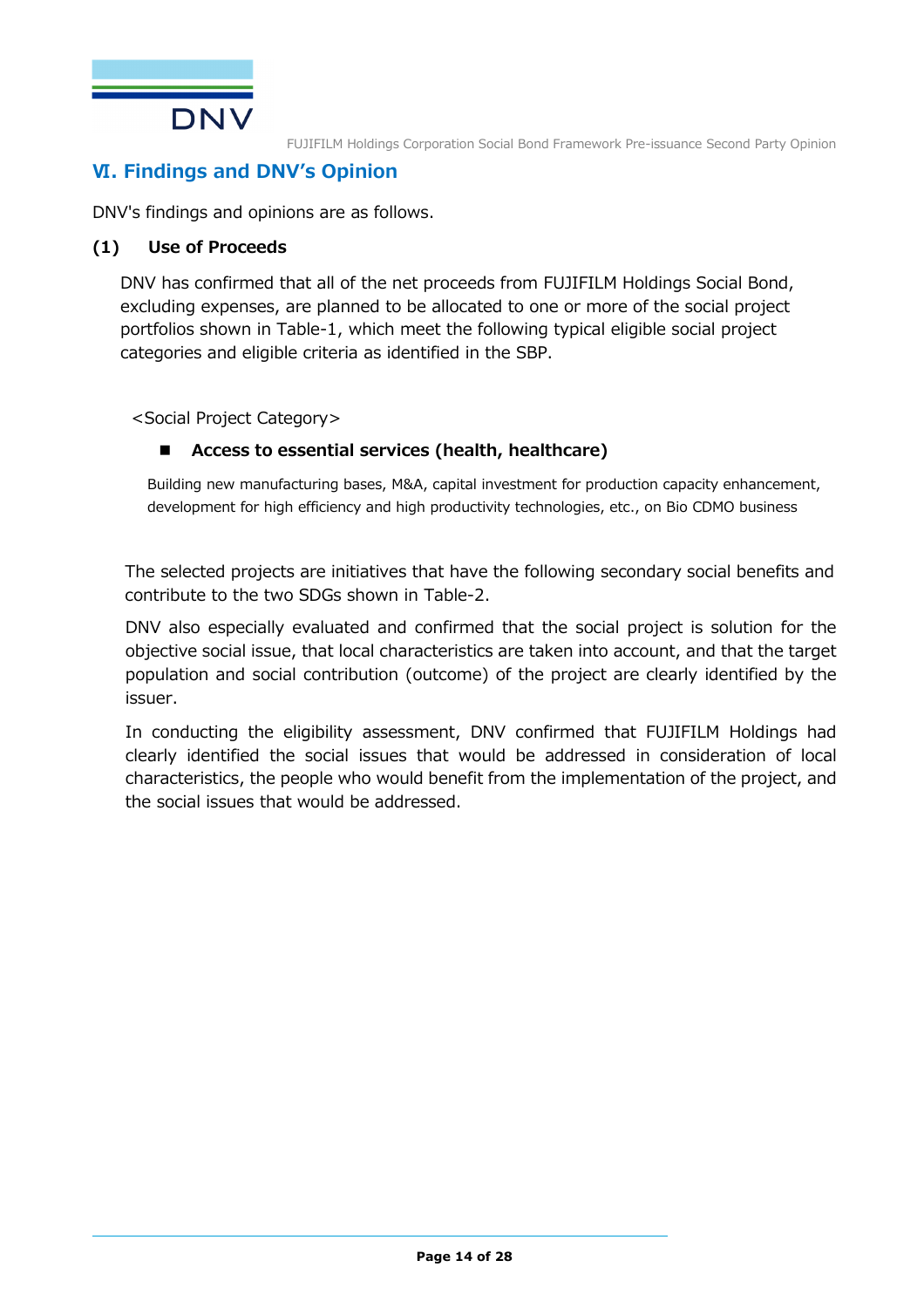

#### Table-1 Social Project Portfolio (See Schedule-1 for details)

| <b>Project</b>           | <b>Project Overview</b>                                                    |  |  |  |  |
|--------------------------|----------------------------------------------------------------------------|--|--|--|--|
| Social Category          | Access to essential services (health, healthcare)                          |  |  |  |  |
|                          | (Contribution to SDGs Goal 3 and 17, See Table-2)                          |  |  |  |  |
| <b>Target Population</b> | Biopharmaceutical users                                                    |  |  |  |  |
| Major Project Activities | Building new manufacturing bases, M&A, capital investment for              |  |  |  |  |
|                          | production capacity enhancement, development for high-efficiency           |  |  |  |  |
|                          | and high-productivity technologies, etc., on Bio-CDMO business             |  |  |  |  |
|                          | (Including but not limited to related activities)                          |  |  |  |  |
| Representative           | [M&A] Acquisition of Denmark Manufacturing site<br>$\left( 1\right)$       |  |  |  |  |
| Projects and             | Time of allocation: August 2019 (completion)                               |  |  |  |  |
| Time of allocation       | [Capital Investment] Capacity expansion of Denmark<br>(2)                  |  |  |  |  |
|                          | Manufacturing site                                                         |  |  |  |  |
|                          | Time of allocation: 2021-2023 (planned)                                    |  |  |  |  |
|                          | [Capital Investment] New manufacturing facility in North<br>(3)            |  |  |  |  |
|                          | Carolina, U.S.A.                                                           |  |  |  |  |
|                          | Time of allocation: 2021-2025 (planned)                                    |  |  |  |  |
|                          | [Capital Investment] Capacity expansion of production bases in<br>(4)      |  |  |  |  |
|                          | the U.S. and U.K.                                                          |  |  |  |  |
|                          | Time of allocation: 2021-2023 (planned)                                    |  |  |  |  |
|                          | [M&A] Acquisition of Dedicated Cell Therapy Manufacturing<br>$\circled{5}$ |  |  |  |  |
|                          | Facility in the U.S.                                                       |  |  |  |  |
|                          | Time of allocation: April 2022 (planned)                                   |  |  |  |  |

#### Table-2 Sustainable Development Goals (SDGs) initiatives\*

#### to be achieved by FUJIFILM Holdings.

|                                    | <b>SDGs Goals</b>              | <b>FUJIFILM Holding Corporation Initiatives</b>                                                                    |
|------------------------------------|--------------------------------|--------------------------------------------------------------------------------------------------------------------|
| 3 GOOD HEALTH<br>$-\sqrt{\bullet}$ | 3. Good health and well-being  | Building new manufacturing bases, M&A, capital<br>investment for production capacity                               |
| 17 PARTNERSHIPS<br>$\circledast$   | 17. Partnerships for the goals | enhancement, development for high-efficiency<br>and high-productivity technologies, etc., on Bio-<br>CDMO business |

\* The relevance of the SDGs is complementary to the issuance of social bond, referring to Green, Social and Sustainability Bonds: A High-Level Mapping to the Sustainable Development Goals published by ICMA, which defines the Social Bond Principles. This is a complementary to the issuance of social bond and is not directly related to the purpose for the use of proceeds.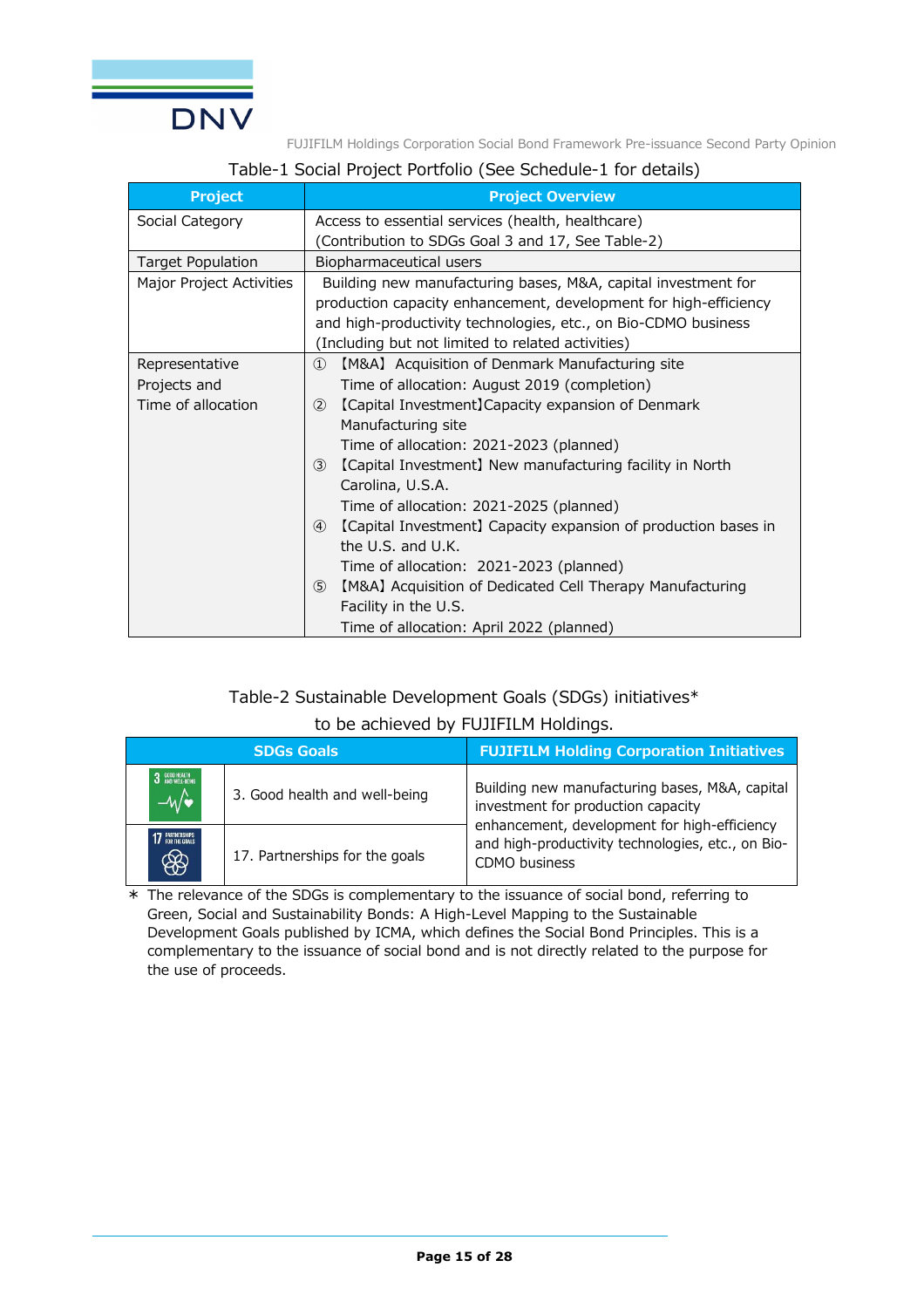

#### **Use of Proceeds categories as per SBP**

| $\Box$<br>Affordable basic infrastructure |  |
|-------------------------------------------|--|
|-------------------------------------------|--|

- ☐ Affordable housing ☐ Employment generation, and programs designed to
- $\boxtimes$  Access to essential services
	- prevent and/or alleviate unemployment stemming from socioeconomic crises, including through the potential effect of SME financing and microfinance ☐ Socioeconomic advancement and empowerment
- ☐ Food security and sustainable food systems
- ☐ Considered to meet the SBP classification or is not listed in the SBP but is an eligible area
- ☐ Other (please specify):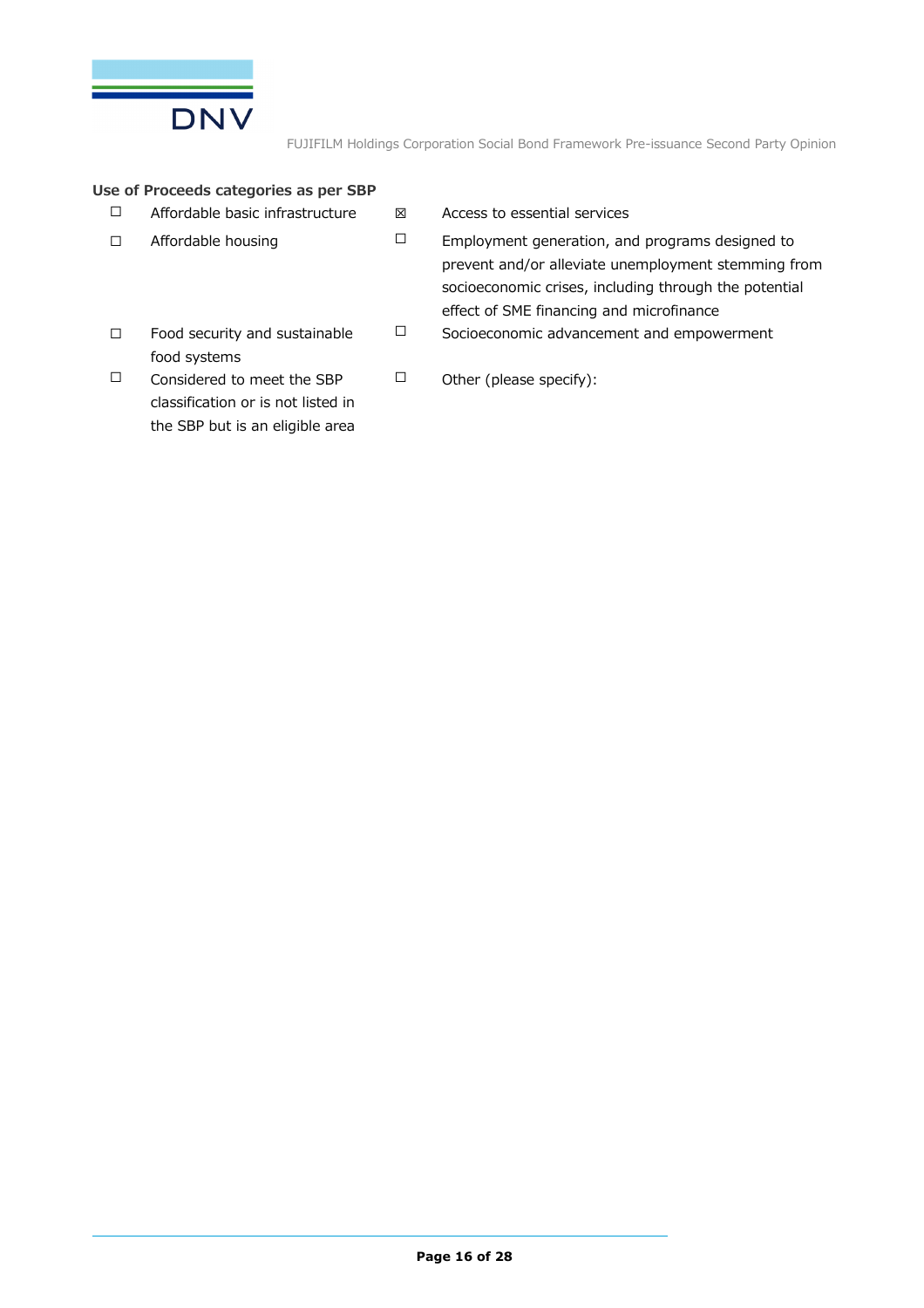

#### **(2) Process for Project Evaluation and Selection**

Through the review, DNV has confirmed that FUJIFILM Holdings Corporation Social Bond projects have been selected based on the "Sustainable Value Plan 2030"/"Materiality", and that the Accounting & Finance Division will consult with the Corporate Communication Division, ESG Division, and related Business Division, and will select eligible projects that meet the eligible criteria. DNV also confirmed that when FUJIFILM Holdings issues the Social Bonds, the Corporate Vice President in charge of the Accounting & Finance Division will make the final decision on the selected eligible projects, and the results of the decision will be reported to the Board of Directors.

In addition, DNV has confirmed that FUJIFILM Holdings meets the eligibility criteria set forth in "Section II Scope and Objectives (3) Standards/guidelines to be applied" in selecting the project. Along with that, DNV confirmed that the following environmental and social risk mitigation initiatives are in place or have established processes and criteria to be implemented when it is deemed necessary to consider negative impacts associated with project implementation.

- Identification of risks, formulation and implementation of action plans on a global basis for all companies under FUJIFILM Holdings, based on the Fujifilm Group's risk management regulations. Risk items include the impact of economic conditions and exchange rate fluctuations on business performance, environmental changes and competition by business, production activities, public regulations, and environmental regulations.
- As stipulated in the Fujifilm Group's Green Policy (Environmental Policy), FUJIFILM Holdings comply with the rules established in each country and region where FUJIFILM Holdings operates, as well as with voluntary regulations, standards, and individually agreed-upon requirements of Group companies. When acquiring land or buildings through M&A, FUJIFILM Holdings conducts environmental due diligence and evaluates soil and groundwater contamination.
- Conduct due diligence on occupational safety, labour and human rights. The Fujifilm Group supports international principles on human rights, including the United Nations International Bill of Human Rights and the United Nations Guiding Principles on Business and Human Rights, and declares in its Fujifilm Group Human Rights Statement that it will take necessary measures to assess and reduce the risk of human rights violations in its business activities. Evaluating the suitability of investments at the time of M&A from the perspective of occupational safety and labour risks, as well as conducting periodic human rights due diligence on all operations.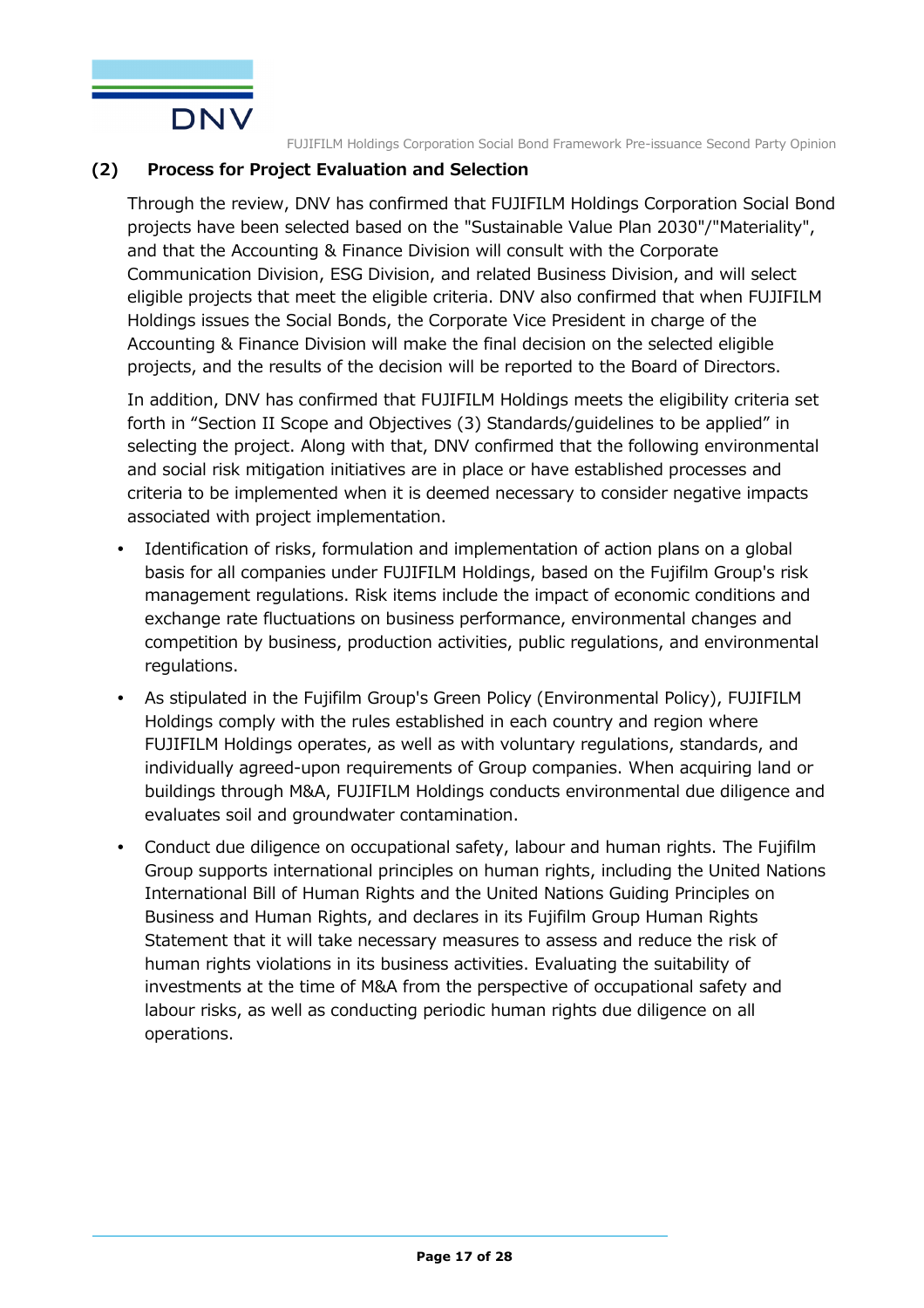

The Fujifilm Group has appointed a person responsible for compliance and risk management at each operating company and group company, and a system is in place for each organization to report regularly to the ESG Committee, which is chaired by the president. The ESG Committee also reports regularly to the Board of Directors. The Board of Directors is responsible for overseeing the compliance and risk management of the entire group, and provides instructions and advice in response to reports from the ESG Committee to ensure the effectiveness of the process.

#### **Evaluation and Selection**

- ☒ Conforms to the issuer's achievement of social contribution goals
- $\boxtimes$  The project is eligible for use of proceeds by social bond and transparency is ensured.
- ☒ The project is evaluated and selected based on the published standard summary
- ☒ Documented process to determine that projects fit within defined categories
- $\boxtimes$  Documented process to identify and manage potential ESG risks associated with the project
- $\boxtimes$  Other (please specify): Refer to the four elements of the SBP in the evaluation and selection of projects to which funds to be raised through social bonds will be allocated.

#### **Information on responsibility and accountability**

- ☒ Evaluation / Selection criteria subject to external advice or verification
- ☒ In-house assessment

☐ Other (please specify):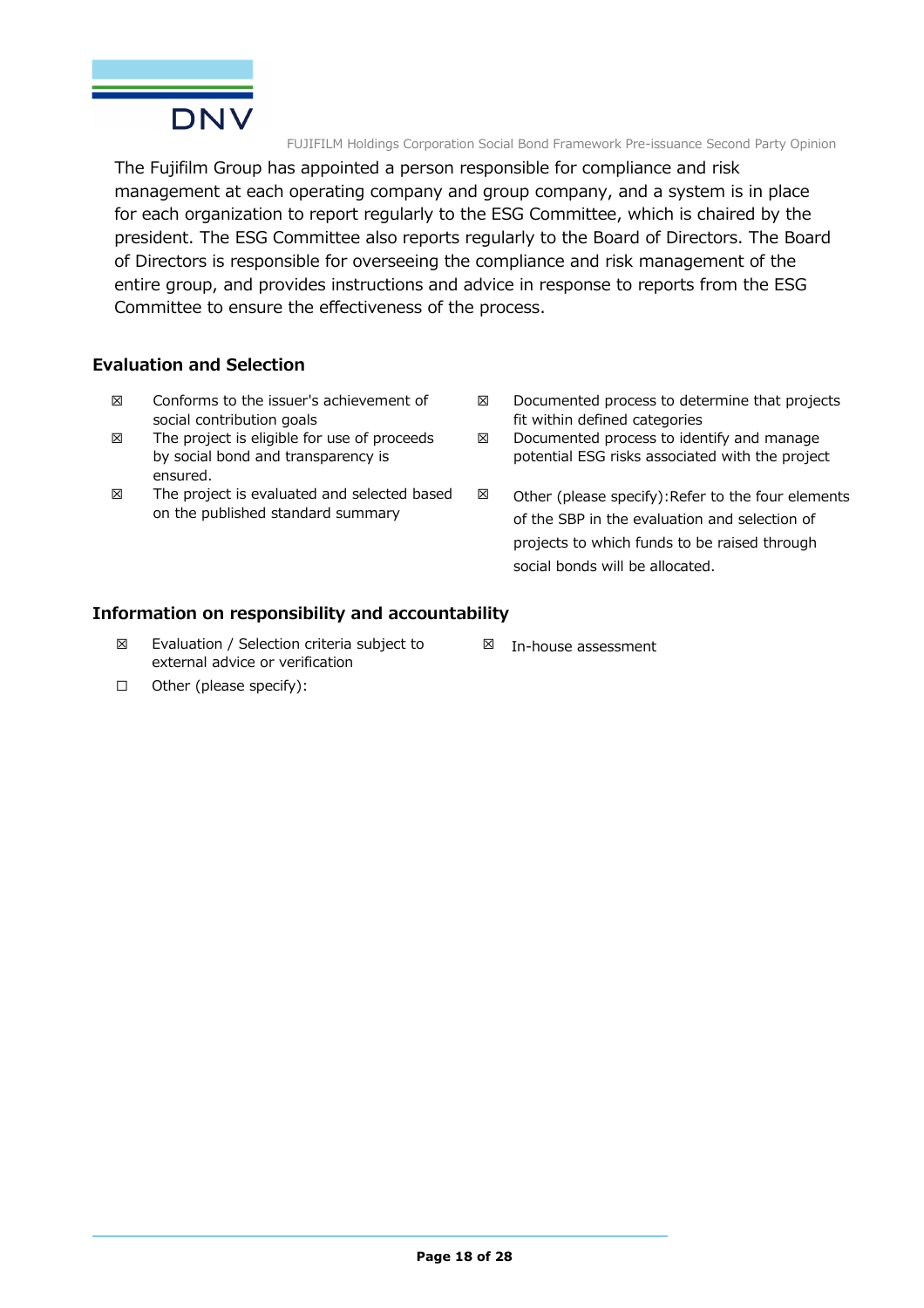

#### **(3) Management of Proceeds**

DNV confirmed how FUJIFILM Holdings will track and manage the proceeds from bond issuance to redemption period.

DNV confirmed that FUJIFILM Holdings plans to allocate the proceeds to new investments or refinancing of eligible projects in a timely manner after the financing.

The Accounting & Finance Division of FUJIFILM Holdings will allocate and manage the proceeds so that the entire amount of proceeds from the Social Bonds will be allocated to eligible projects, and will confirm the allocation status of the proceeds on an annual basis. In the event that unallocated proceeds arise, projects that meet the eligibility criteria will be selected and allocated.

Until the proceeds from the Social Bond are allocated to eligible projects, the proceeds will be managed in cash or cash equivalents and will be fully allocated within approximately 2 years after the funds are raised.

- FUJIFILM Holdings has established internal controls to ensure the appropriateness of operations in accordance with the basic policy of the internal control system, and is equipped with controls to track the allocation of proceeds in accordance with the operational procedures and flowcharts based on this policy.
- The proceeds from the social bonds are deposited in the same account as other funds, and are managed separately in Excel so that they can be allocated to targeted social projects. This ensures that the amount of social bond proceeds does not exceed the actual investment amount to be allocated at the fundraising stage.
- Documents related to fund management shall be retained for at least 10 years in accordance with the document management rules established by FUJIFILM Holdings.

#### **Tracking of proceeds:**

- $\boxtimes$  Some or all of the proceeds by social bonds that are planned to be allocated are systematically distinguished or tracked by the issuer.
- $\boxtimes$  Disclosure of intended types of temporary investment instruments for unallocated proceeds
- $\Box$  Other (please specify):

#### **Additional disclosure:**

- -
- ☐ Disclosure of portfolio balance of unallocated proceeds
- □ Allocations to future investments only  $□$  Allocations to both existing and future investments
- $\Box$  Allocation to individual disbursements  $\boxtimes$  Allocation to a portfolio of disbursements
	- $\Box$  Other (please specify):

#### **(4) Reporting**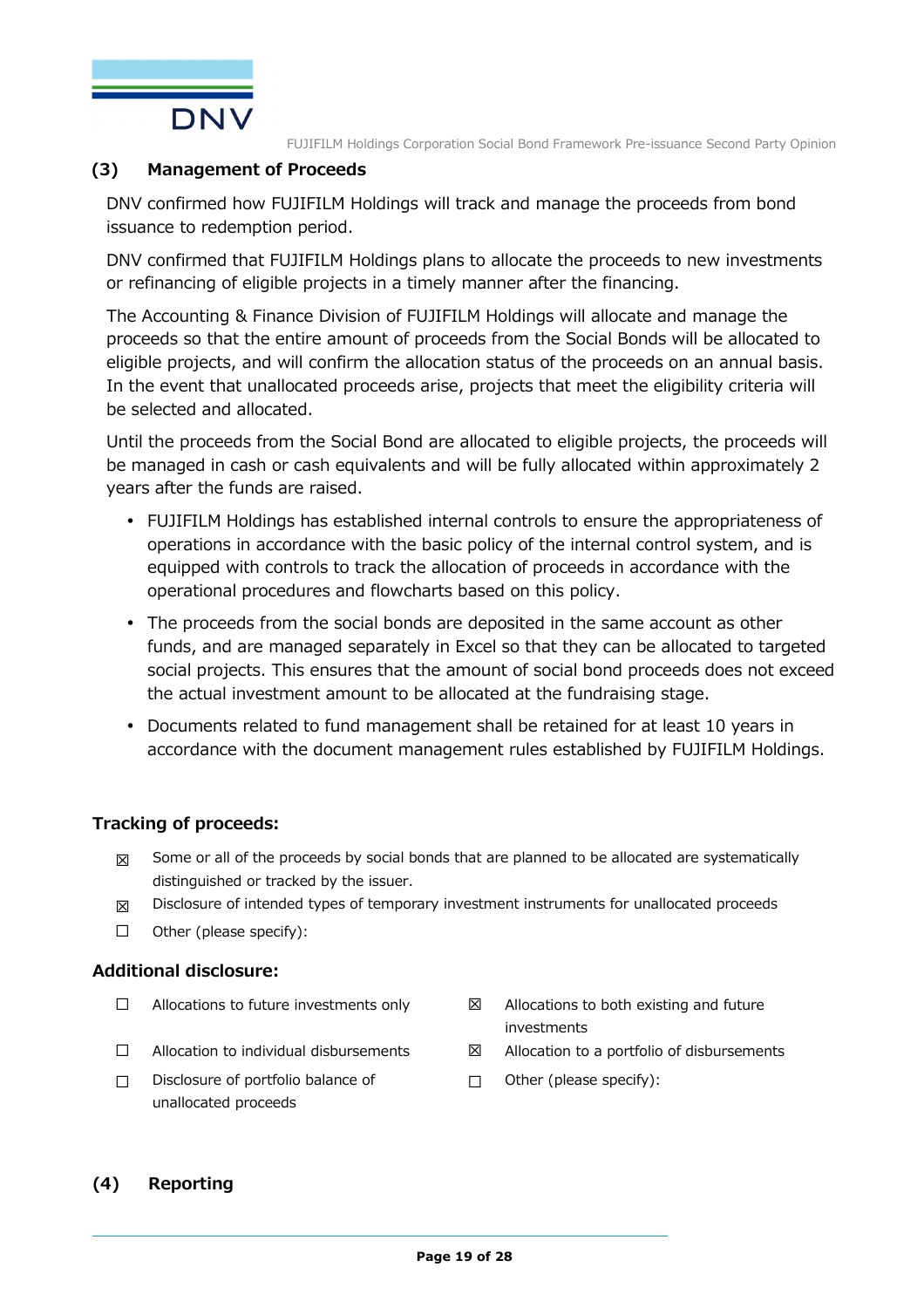

DNV has confirmed that FUJIFILM Holdings would report annually on the FUJIFILM Holdings website regarding social bond specific information required by the SBP.

The following allocation status and social benefits will be reported on an annual basis until the proceeds are allocated to the project and the production facilities are in commercial operation. The social benefits will be disclosed on a portfolio-by-portfolio basis, as far as is reasonably feasible and with considering confidentiality and nondisclosure requirements. If there are material changes in the project, FUJIFILM Holdings will disclose them on its website in a timely manner.

Key reporting items will include:

#### **<Allocation status>**

- Allocated amount, unallocated amount, scheduled allocation period and management method during the unallocated period
- Approximate refinance amount (or share)

#### **<Social benefits>**

- Project outline (location, size, etc.)
- Production capacity of Bio-CDMO business (L)

#### **Use of proceeds reporting:**

| ⊠ |   | Project-by-project               | Ξ | On a project portfolio basis                     |
|---|---|----------------------------------|---|--------------------------------------------------|
| □ |   | Linkage to individual bond $(s)$ | □ | Other (please specify):                          |
|   |   | <b>Information reported:</b>     |   |                                                  |
|   | ⊠ | ⊠<br>Allocated amounts           |   | Social Bond refinanced share of total investment |
|   | □ | Other (please specify):          |   |                                                  |
|   |   | <b>Frequency:</b>                |   |                                                  |
|   | ⊠ | Annual                           | □ | Semi-annual                                      |

 $\Box$  Other (please specify):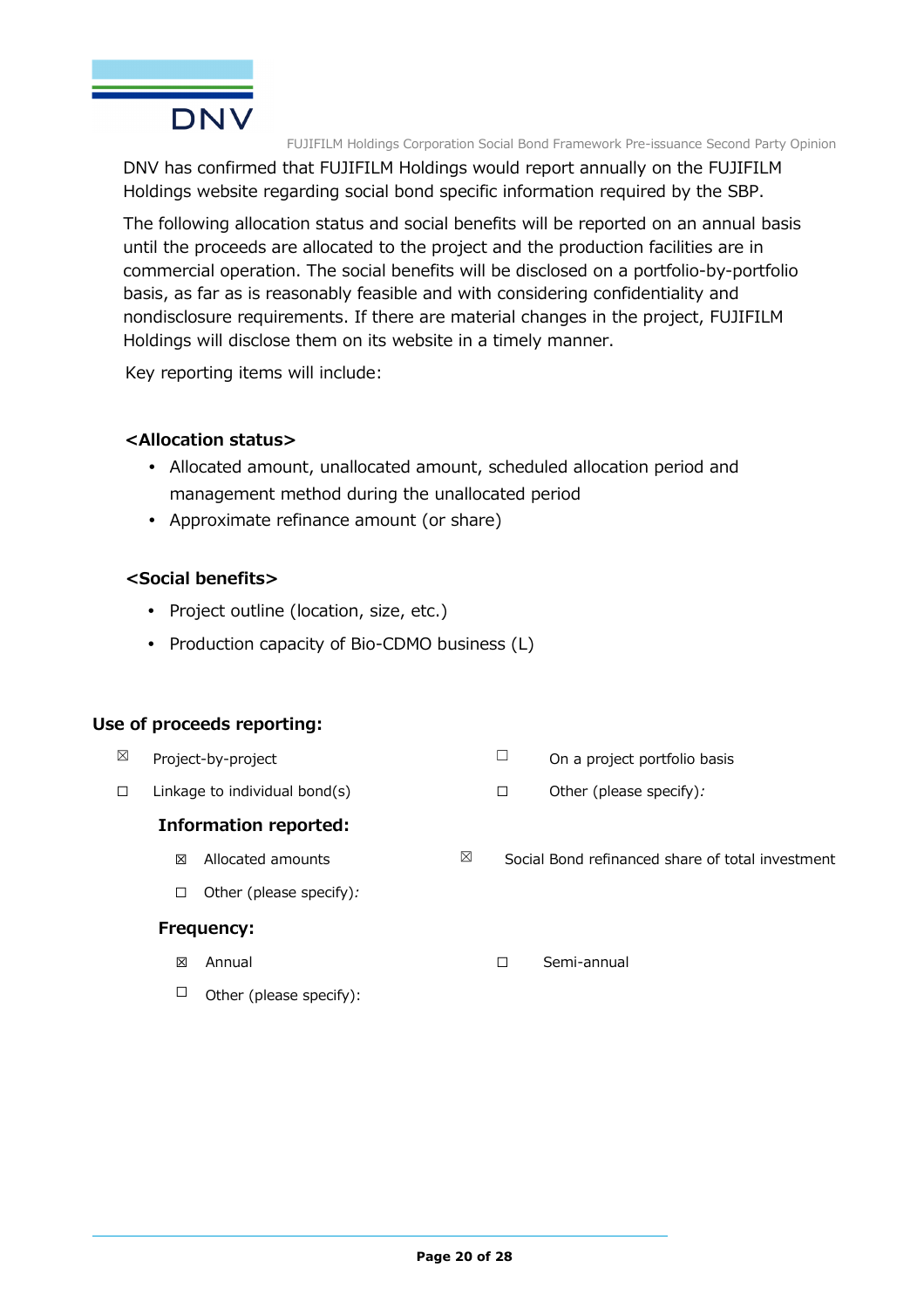

#### **Impact Reporting (Social Benefits):**

| □ |                          | Project-by-project                                                      | X      | On a project portfolio basis                                     |
|---|--------------------------|-------------------------------------------------------------------------|--------|------------------------------------------------------------------|
| □ |                          | Linkage to individual bond(s)                                           | $\Box$ | Other (please specify):                                          |
|   |                          | Frequency:                                                              |        |                                                                  |
|   | 区                        | Annual                                                                  |        | Semi-annual<br>П                                                 |
|   | $\Box$                   | Other (please specify):                                                 |        |                                                                  |
|   |                          | Information reported (expected or ex-post):                             |        |                                                                  |
|   | $\Box$                   | Number of beneficiaries                                                 |        | □<br>beneficiary                                                 |
|   | ⊠                        | Other (please specify): Production<br>capacity of Bio-CDMO business (L) |        |                                                                  |
|   | <b>Disclosure Method</b> |                                                                         |        |                                                                  |
| □ |                          | Information published in financial report                               | □      | Information published in social report                           |
| □ |                          | Information published in ad hoc documents                               | X      | Other (please specify): FUJIFILM Holdings<br>Corporation website |
|   |                          |                                                                         |        |                                                                  |

 $\Box$  Reporting reviewed (if yes, please specify which parts of the reporting are subject to external review)

#### **(5) External Review**

FUJIFILM Holdings will obtain a review by DNV before 1 year has passed from the Social Bond issue date in order to ensure that the reporting of the eligible project conforms to the FUJIFILM Holdings Social Bond Framework and to enhance objectivity.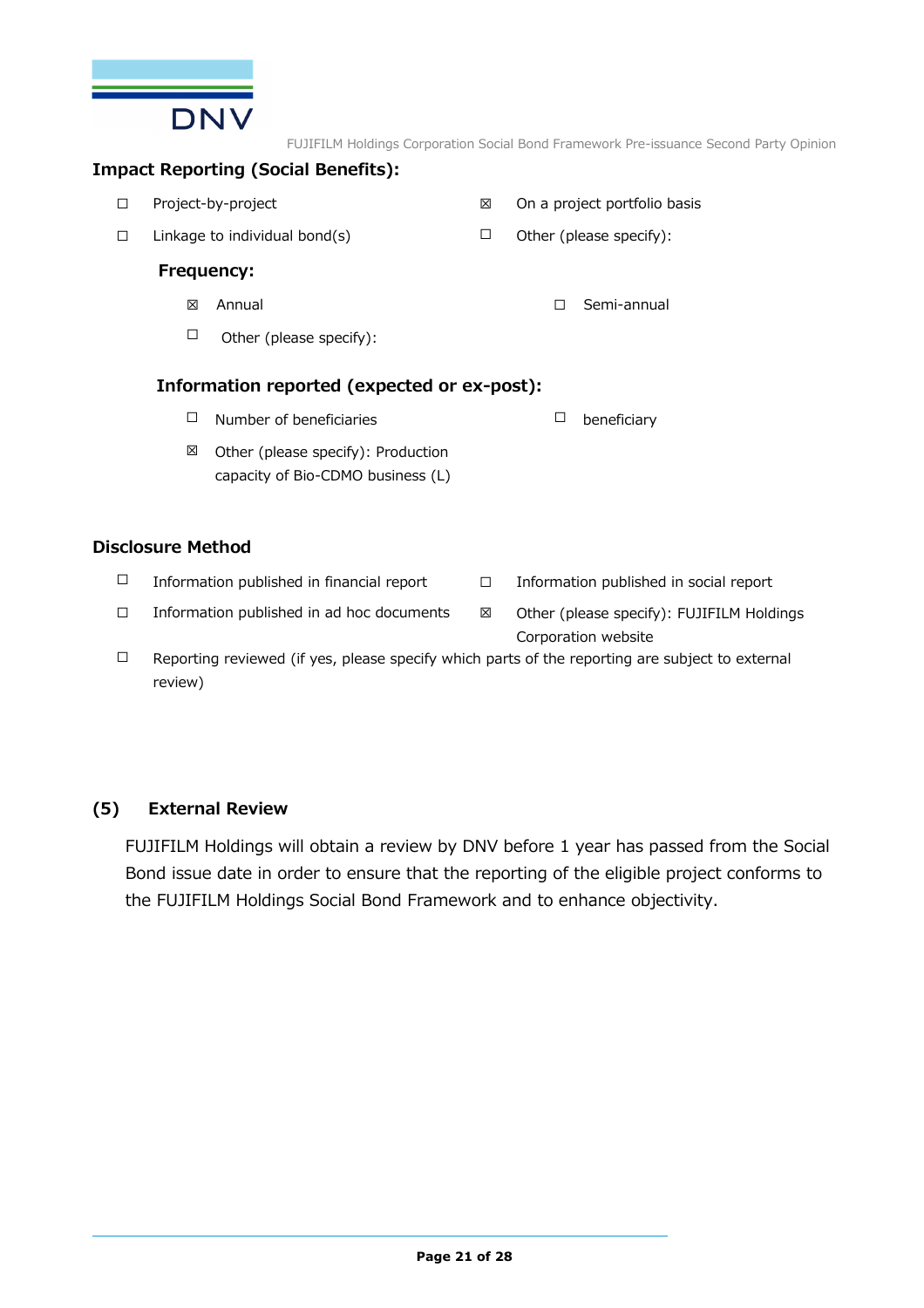

#### **Assessment Conclusion**

On the basis of the information provided by FUJIFILM Holdings and the work undertaken, it is DNV's opinion that the FUJIFILM Holdings Social Bond meets the criteria established in the DNV's Protocol and that it is aligned with the stated definition or purpose of social bond within the SBP, which is to "enable capital-raising and investment for new and existing projects with social benefits".

DNV Business Assurance Japan K.K.

March 23, 2022

**Mark Robinson**  Manager, Sustainability Services DNV Business Assurance, Australia

*Drob*.

**Naoki Maeda**  Managing Director DNV Business Assurance Japan K.K.

M Konedone.

**Masato Kanedome** Project Leader DNV Business Assurance Japan K.K.

H. Hashinuta

**Hisashi Hashimoto**  Assessment leader DNV Business Assurance Japan K.K.

#### **About DNV**

Driven by our purpose of safeguarding life, property and the environment, DNV enables organisations to advance the safety and sustainability of their business. Combining leading technical and operational expertise, risk methodology and in-depth industry knowledge, we empower our customers' decisions and actions with trust and confidence. We continuously invest in research and collaborative innovation to provide customers and society with operational and technological foresight.

With our origins stretching back to 1864, our reach today is global. Operating in more than 100 countries, our 16,000 professionals are dedicated to helping customers make the world safer, smarter and greener.

#### **Disclaimer**

Responsibilities of the Management of the Issuer and the Second-Party Opinion Providers, DNV: The management of Issuer has provided the information and data used by DNV during the delivery of this review. Our statement represents an independent opinion and is intended to inform the Issuer management and other interested stakeholders in the Bond as to whether the established criteria have been met, based on the information provided to us. In our work we have relied on the information and the facts presented to us by the Issuer. DNV is not responsible for any aspect of the nominated assets referred to in this opinion and cannot be held liable if estimates, findings, opinions, or conclusions are incorrect. Thus, DNV shall not be held liable if any of the information or data provided by the Issuer's management and used as a basis for this assessment were not correct or complete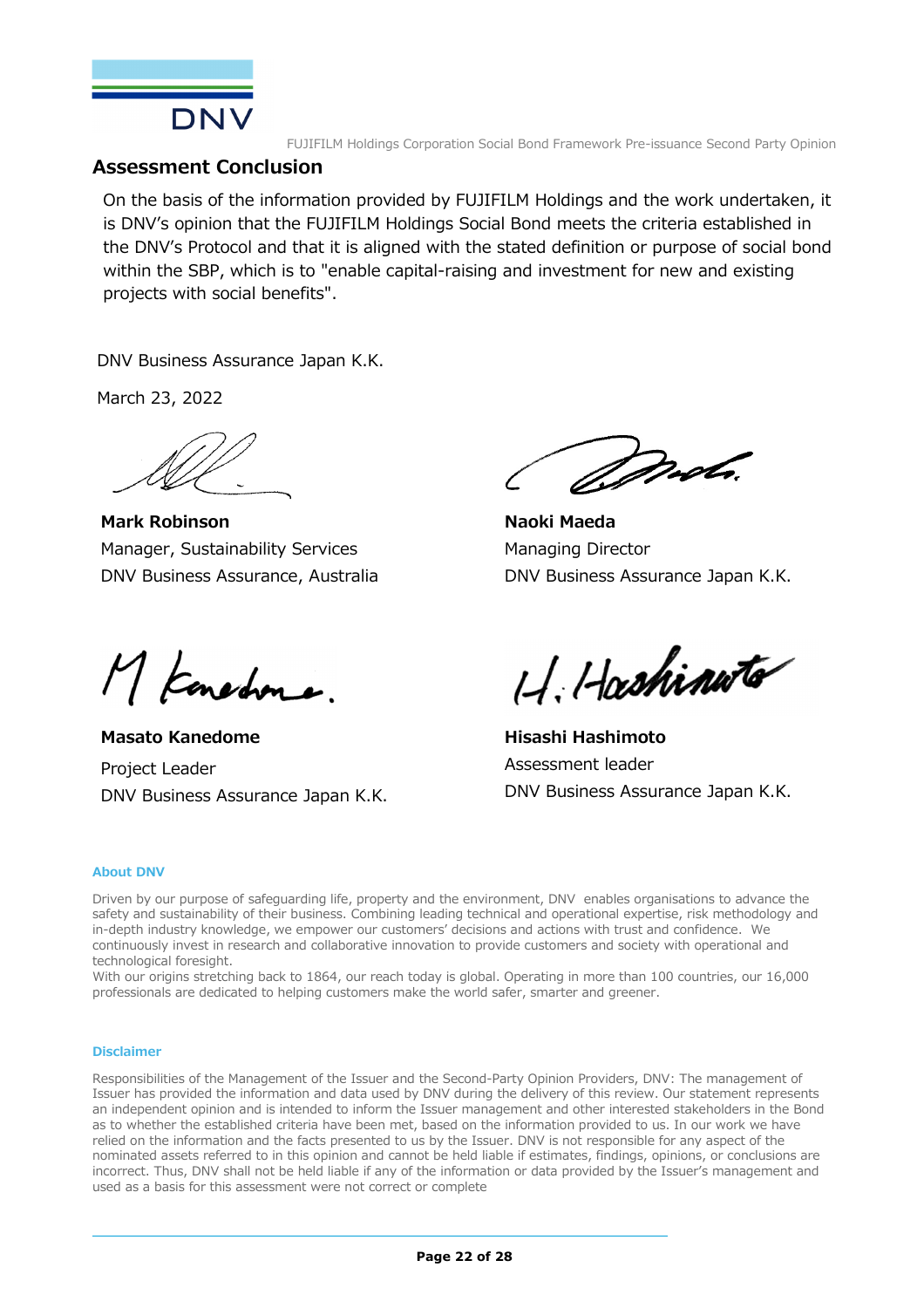

# **Schedule-1 FUJIFILM Holdings Corporation Social Bond Nominated Projects**

The projects listed in the table are representative projects (nominated project list) prior to the implementation of the Social Bond.

The representative projects listed in the Representative Project Overview column in the table are a list of several nominated social projects that have been evaluated for eligibility at the time of pre-issue eligibility assessment (as of February 2022).

In the future, bonds issued under the FUJIFILM Holdings Social Bond Framework will be selected from one or more of the eligible project candidates and reported in periodic reports. If additional social projects are included, eligibility will be evaluated in advance by FUJIFILM Holdings in accordance with the FUJIFILM Holdings Social Bond Framework and, if necessary, DNV will evaluate them in a timely manner.

| <b>Social</b>                                                                                                                                                                                                            | <b>Social Projects</b>                                                                                                                                                                                                                                                       | <b>Target</b>              | <b>Representative Project Overview</b>                                                                                                                                                                                                                                                                                                                                                                                                                                                                                                                                                                                                                                                                                                                                                                                                                                                                                                                                                                                                                   |
|--------------------------------------------------------------------------------------------------------------------------------------------------------------------------------------------------------------------------|------------------------------------------------------------------------------------------------------------------------------------------------------------------------------------------------------------------------------------------------------------------------------|----------------------------|----------------------------------------------------------------------------------------------------------------------------------------------------------------------------------------------------------------------------------------------------------------------------------------------------------------------------------------------------------------------------------------------------------------------------------------------------------------------------------------------------------------------------------------------------------------------------------------------------------------------------------------------------------------------------------------------------------------------------------------------------------------------------------------------------------------------------------------------------------------------------------------------------------------------------------------------------------------------------------------------------------------------------------------------------------|
| <b>Projects</b>                                                                                                                                                                                                          | <b>Category</b>                                                                                                                                                                                                                                                              | <b>Population</b>          |                                                                                                                                                                                                                                                                                                                                                                                                                                                                                                                                                                                                                                                                                                                                                                                                                                                                                                                                                                                                                                                          |
| Building new<br>manufacturing bases,<br>M&A, capital investment<br>for production capacity<br>enhancement,<br>development for high<br>efficiency and high<br>productivity technologies,<br>etc., on Bio CDMO<br>business | Access to essential services<br>(Health, Healthcare)<br>Sub category<br>(Secondary and additional<br>benefits) :<br>Responding to unmet<br>medical needs and<br>improving access to<br>medical services through<br>a stable supply of high-<br>quality<br>biopharmaceuticals | Biopharmaceutical<br>users | [M&A] Acquisition of Denmark Manufacturing site<br>$\Omega$<br>Time of allocation: August 2019 (completion)<br>https://www.fujifilm.co.jp/corporate/news/articleffnr_1451.html<br>[Capital Investment] Capacity expansion of Denmark Manufacturing site<br>(2)<br>Time of allocation: 2021-2023 (planned)<br>https://www.fujifilm.com/jp/ja/news/list/5049<br>[Capital Investment] New manufacturing facility in North Carolina, U.S.A.<br>(3)<br>Time of allocation: 2021-2025 (planned)<br>https://www.fujifilm.com/jp/ja/news/list/5874<br>[Capital Investment] Capacity expansion of production bases in the U.S. and U.K.<br>$\left( 4\right)$<br>Time of allocation: 2021-2023 (planned)<br>https://www.fujifilm.com/jp/ja/news/list/6719<br>[M&A] Acquisition of Dedicated Cell Therapy Manufacturing Facility in the U.S.<br>$\circ$<br>Time of allocation: April 2022 (planned)<br>https://www.fujifilm.com/jp/ja/news/list/7501<br>Look-back will be applied to the expenditures of 2019-2021 (planned) in $\oplus$ through $\oplus$<br>above. |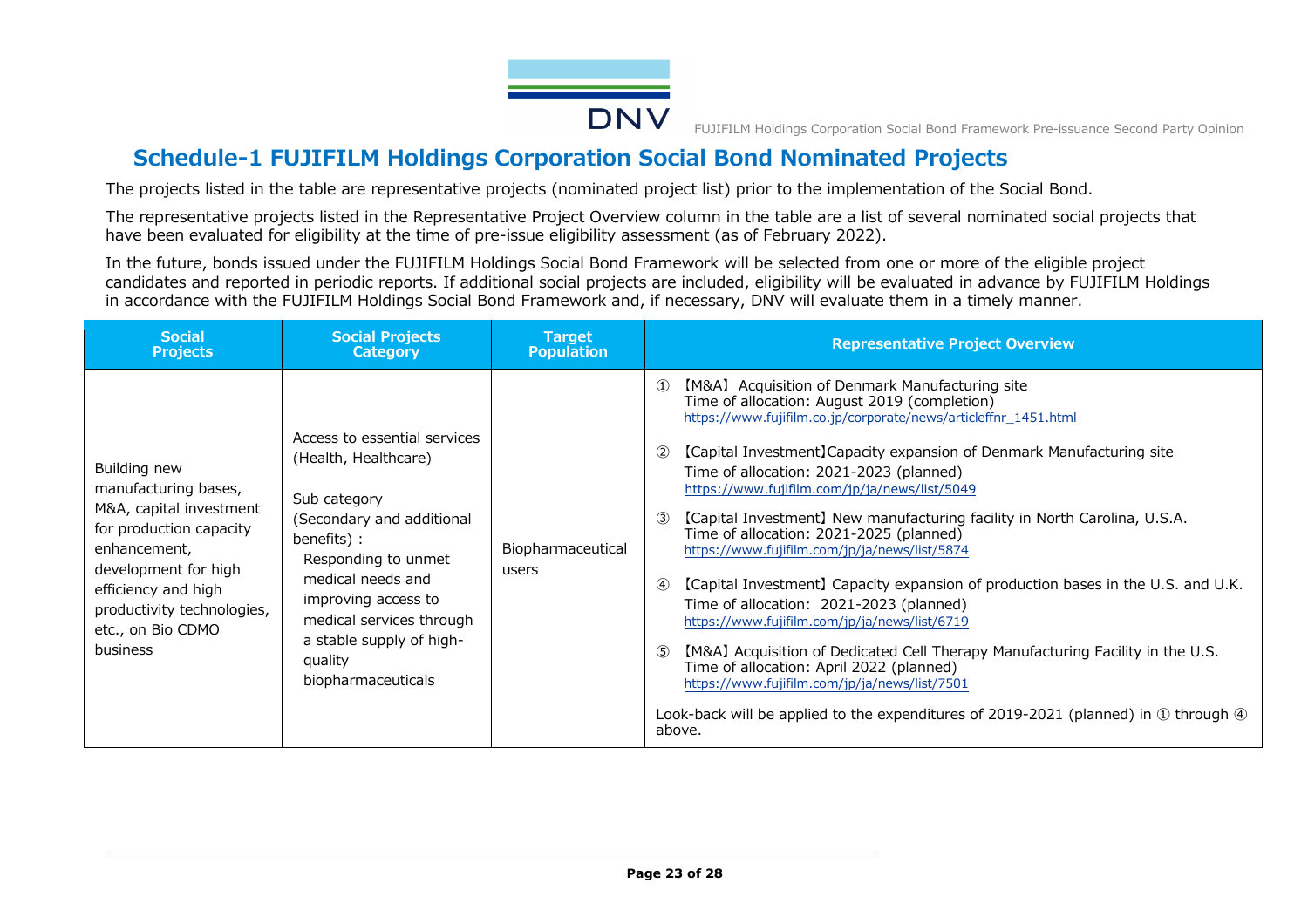

# **Schedule-2 Social Bond Eligibility Assessment Protocol**

The following SBP-1 ~ SBP-4 are DNV's Social Bond Eligibility Assessment Protocol created for FUJIFILM Holdings based on the requirements of SBP (2021). The "Confirmed documents" in the work undertaken includes internal documents of the issuer and are provided by the FUJIFILM Holdings as evidence of eligibility judgement for DNV.

### **SBP-1 Use of Proceeds**

| Ref.           | <b>Criteria</b>                 | <b>Requirements</b>                                                                                                                                                                                  | <b>Work Undertaken</b>                                                                                                                              | <b>DNV Findings</b>                                                                                                                                                                                                                                                                                                                                                                                                                                                                                                                                                                                                                |
|----------------|---------------------------------|------------------------------------------------------------------------------------------------------------------------------------------------------------------------------------------------------|-----------------------------------------------------------------------------------------------------------------------------------------------------|------------------------------------------------------------------------------------------------------------------------------------------------------------------------------------------------------------------------------------------------------------------------------------------------------------------------------------------------------------------------------------------------------------------------------------------------------------------------------------------------------------------------------------------------------------------------------------------------------------------------------------|
| 1a             | Type of<br>bond                 | The bond must fall in one of the<br>following categories:<br>Use of Proceeds Bond<br>$\bullet$<br>Revenue Bond<br>$\bullet$<br>Project Bond<br>$\bullet$<br>Securitized or covered Bond<br>$\bullet$ | Confirmed Documents:<br>• Social Bond Framework<br>• Social Bonds eligibility<br><b>Assessment Materials</b><br>Interviews with stakeholders        | Through the evaluation process, DNV confirmed that FUJIFILM<br>Holdings' social bonds fall into the following categories<br>(Standard) Social Bond                                                                                                                                                                                                                                                                                                                                                                                                                                                                                 |
| 1 <sub>b</sub> | Social<br>Project<br>Categories | The cornerstone of a Social Bond is the<br>utilization of the proceeds of the bond<br>which should be appropriately described<br>in the legal documentation for the<br>security.                     | <b>Confirmed Documents:</b><br>• Social Bond Framework<br>• Social Bonds eligibility<br><b>Assessment Materials</b><br>Interviews with stakeholders | The list of projects identified in the FUJIFILM Holdings Social<br>Bond Framework corresponds to the following representative<br>eligible projects as classified in the SBP.<br>"Access to essential services (health, healthcare)"<br>The project will also make an incidental contribution to<br>" Responding to unmet medical needs and improving access to<br>medical services through a stable supply of high-quality<br>biopharmaceuticals"<br>Information on the use of the proceeds will be included in the<br>Amended Shelf Registration Statement and the Supplemental<br>Shelf Registration Statement and is compliant. |
| 1 <sup>c</sup> | Social<br>benefits              | All designated Social Project categories<br>should provide clear socially sustainable                                                                                                                | <b>Confirmed Documents:</b>                                                                                                                         | DNV evaluated and confirmed that the social project is solution<br>for the objective social issue, that local characteristics are taken<br>into account, and that the target population and social                                                                                                                                                                                                                                                                                                                                                                                                                                 |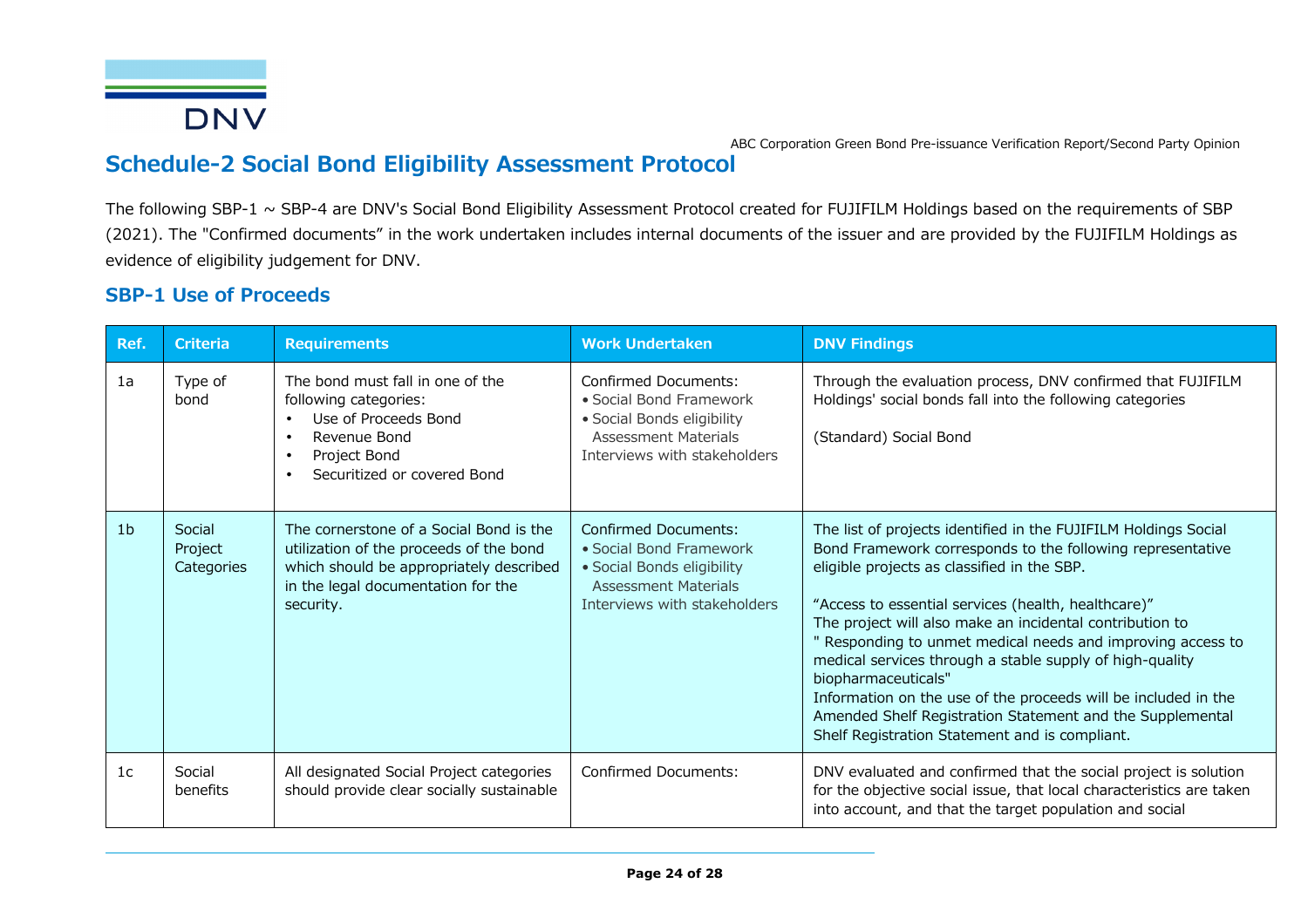

|                |                      | benefits, which, where feasible, will be<br>quantified or assessed by the issuer.                                                                                                                                                                                                          | • "JPMA Industry Vision 2025"<br>of the Japan Pharmaceutical<br>Manufacturers Association<br>• "Fifth Industrial Revolution<br>Cultivated with<br>Biotechnology" of the<br>Ministry of Economy, Trade<br>and Industry<br>• "Pharmaceutical Industry<br>Vision 2021" of Ministry of<br>Health, Labour and Welfare<br>• Social Bond Framework<br>• Social Bonds Qualification<br><b>Assessment Materials</b> | contribution (outcome) of the project are clearly identified by the<br>issuer.<br>Based on materials from the Ministry of Health, Labour and<br>Welfare, Ministry of Economy, Trade and Industry (METI), and<br>industry associations, it was confirmed that social project is a<br>globally recognized social issue and that the results are<br>quantitatively evaluated against social benefits through the stable<br>production and supply of biopharmaceuticals as the global supply<br>chain of pharmaceuticals becomes more and more problematic.<br>DNV also confirmed that " Biopharmaceutical users" were<br>identified as beneficiaries of the social project. |
|----------------|----------------------|--------------------------------------------------------------------------------------------------------------------------------------------------------------------------------------------------------------------------------------------------------------------------------------------|------------------------------------------------------------------------------------------------------------------------------------------------------------------------------------------------------------------------------------------------------------------------------------------------------------------------------------------------------------------------------------------------------------|--------------------------------------------------------------------------------------------------------------------------------------------------------------------------------------------------------------------------------------------------------------------------------------------------------------------------------------------------------------------------------------------------------------------------------------------------------------------------------------------------------------------------------------------------------------------------------------------------------------------------------------------------------------------------|
| 1 <sub>d</sub> | Refinancing<br>share | In the event that a proportion of the<br>proceeds may be used for refinancing,<br>it is recommended that issuers provide<br>an estimate of the share of financing<br>vs. refinancing, and where appropriate,<br>also clarify which investments or<br>project portfolios may be refinanced. | <b>Confirmed Documents:</b><br>• Social Bond Framework<br>• Social Bonds eligibility<br><b>Assessment Materials</b><br>Interviews with stakeholders                                                                                                                                                                                                                                                        | It is planned that the proceeds from the Social Bond will be<br>allocated to refinance several projects on the candidate list of<br>Social Bond projects listed in Schedule-1.<br>In the case of allocation to an existing project, it was confirmed<br>that the project must have been implemented within 36 months<br>retroactively from the issuance of the Social Bond.<br>FUJIFILM Holdings will report the eligible project candidates and<br>refinancing ratios in its annual reporting.                                                                                                                                                                          |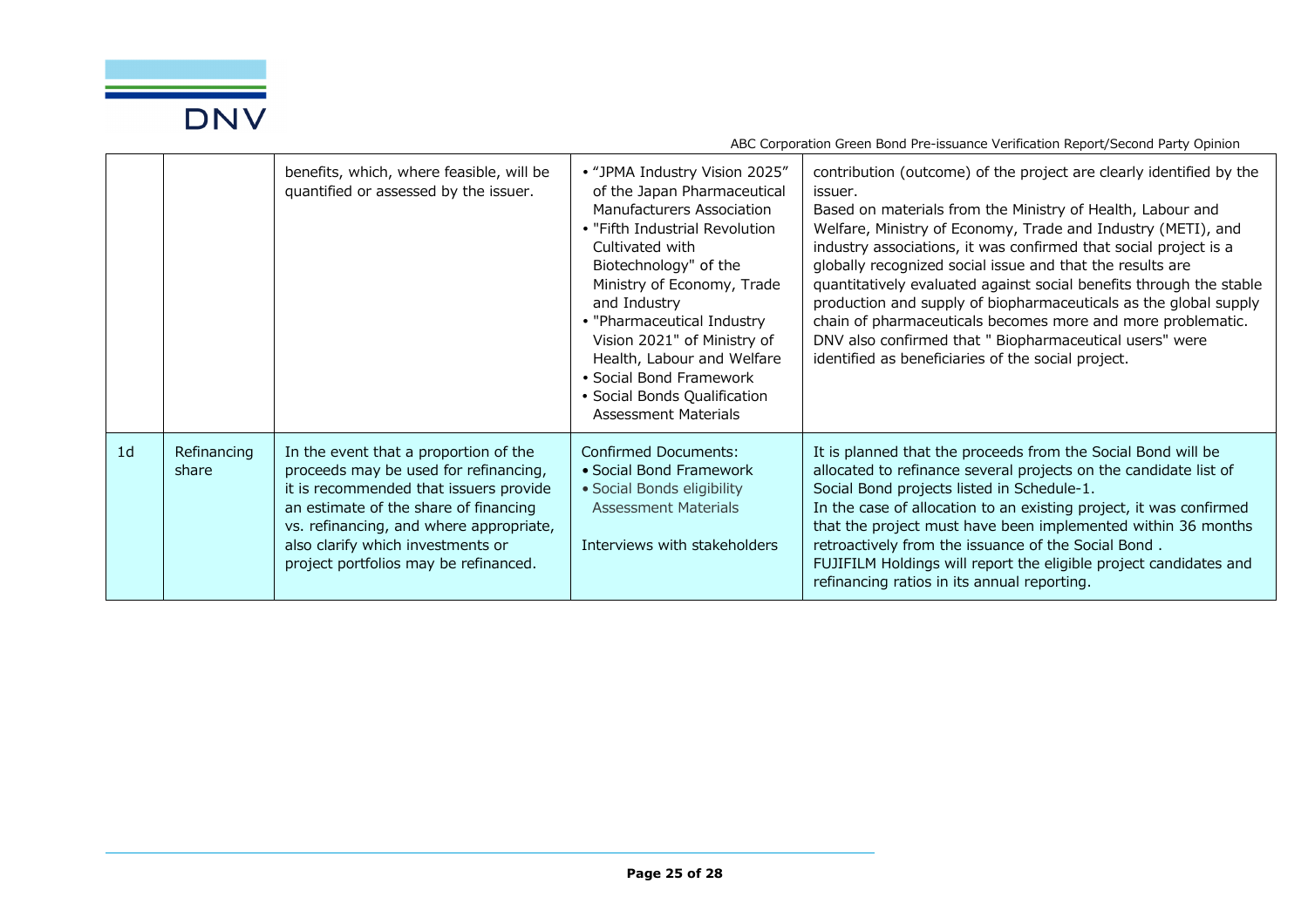

# **SBP-2 Process for Project Selection and Evaluation**

| Ref.           | Criteria                                                         | <b>Requirements</b>                                                                                                                                                                                                                                                                                                                                                                                                                                                         | <b>Work Undertaken</b>                                                                                                                                                                                 | <b>DNV Findings</b>                                                                                                                                                                                                                                                                                                                                                                                                                                                                                                                                                                                                                                                                                                                                                                                                   |
|----------------|------------------------------------------------------------------|-----------------------------------------------------------------------------------------------------------------------------------------------------------------------------------------------------------------------------------------------------------------------------------------------------------------------------------------------------------------------------------------------------------------------------------------------------------------------------|--------------------------------------------------------------------------------------------------------------------------------------------------------------------------------------------------------|-----------------------------------------------------------------------------------------------------------------------------------------------------------------------------------------------------------------------------------------------------------------------------------------------------------------------------------------------------------------------------------------------------------------------------------------------------------------------------------------------------------------------------------------------------------------------------------------------------------------------------------------------------------------------------------------------------------------------------------------------------------------------------------------------------------------------|
| 2a             | Investment-<br>decision<br>process                               | The issuer of a Social Bond should outline the<br>decisionmaking process it follows to<br>determine the eligibility of projects using<br>Social Bond proceeds. This includes, without<br>limitation:<br>• A process to determine how the projects fit<br>within the eligible Social Projects categories<br>identified in the ICMA SBP 2020;<br>• The criteria making the projects eligible for<br>using the Social Bond proceeds;<br>• The social sustainability objectives | Confirmed Documents:<br>• Social Bond Framework<br>· Social Bonds eligibility<br><b>Assessment Materials</b><br>Interviews with stakeholders                                                           | It was confirmed from the Social Bond Framework that the<br>FUJIFILM Holdings Accounting & Finance Division will consult<br>with the Corporate Communications Division, ESG Division,<br>and relevant Divisions, and will select eligible projects that<br>meet the eligible criteria, and then, the officer in charge of<br>accounting will make the final decision on the project. It was<br>also confirmed that the results of this process will be<br>reported to the Board of Directors.<br>It was also confirmed that negative effects on the<br>environment and society associated with social projects are<br>extracted and evaluated based on the Fujifilm Group's risk<br>management regulations when evaluating and selecting<br>social projects, and that action plans are formulated and<br>implemented. |
| 2 <sub>b</sub> | Issuer's<br>environment<br>and social<br>governance<br>framework | In addition to information disclosed by an<br>issuer on its Social Bond process, criteria and<br>assurances, Social Bond investors may also<br>take into consideration the quality of the<br>issuer's overall framework and performance<br>regarding social sustainability.                                                                                                                                                                                                 | <b>Confirmed Documents:</b><br>· Social Bond Framework<br>• Social Bonds eligibility<br><b>Assessment Materials</b><br>Interviews with stakeholders<br><b>FUJIFILM Holdings Corporation</b><br>Website | As a result of a comprehensive review of FUJIFILM Holdings'<br>business activities, including the Social Bond Framework and<br>information disseminated externally, DNV confirmed through<br>the assessment that FUJIFILM Holdings' sustainability<br>management practices, efforts to address SDGs and ESG<br>risks, and the output from its business activities will<br>contribute to social benefits. In an interview with FUJIFILM<br>Holdings officials, DNV confirmed that the social projects that<br>FUJIFILM Holdings has implemented or will implement in its<br>Bio-CDMO business are effective in realizing a sustainable<br>society.                                                                                                                                                                     |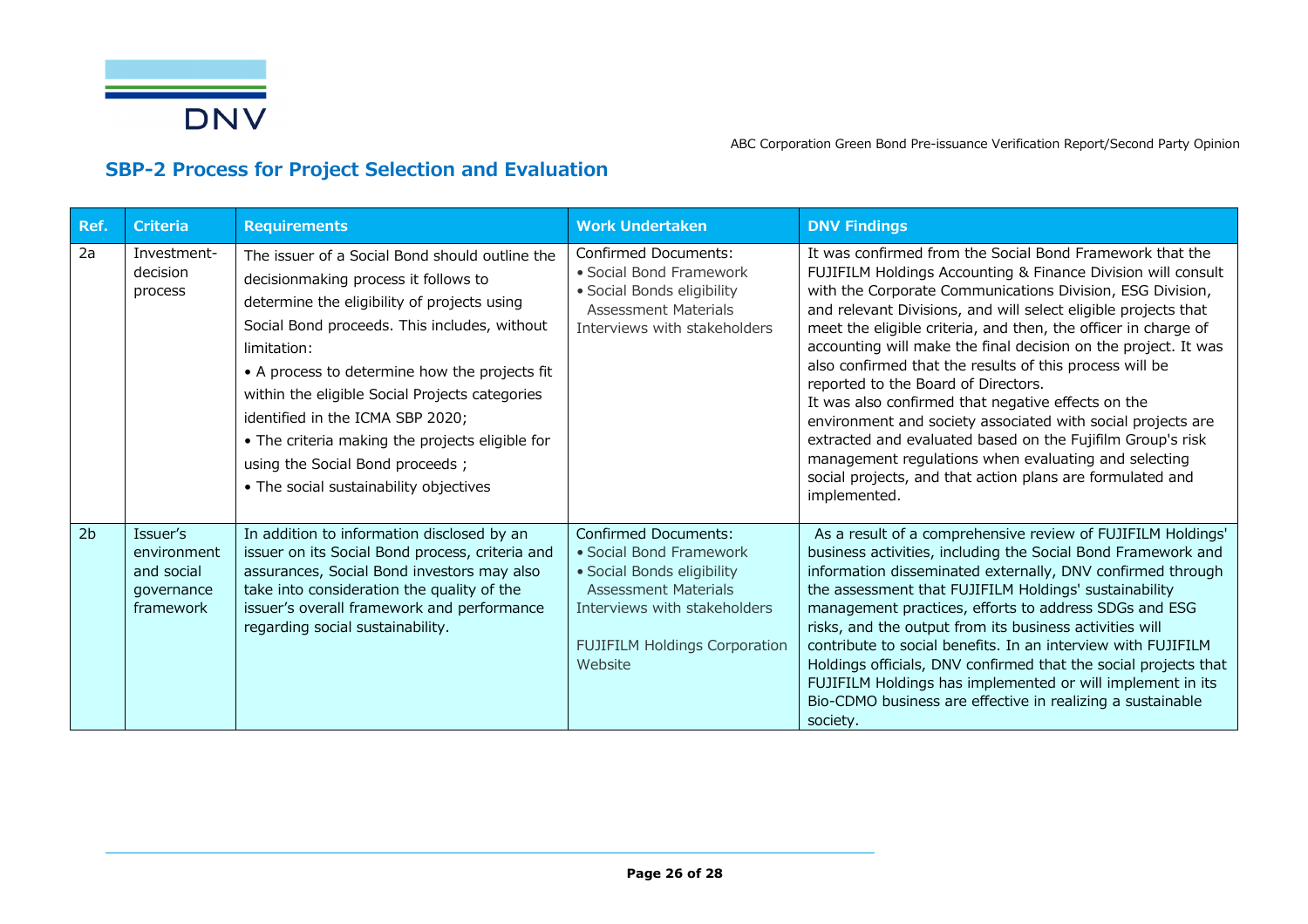

# **SBP-3 Management of proceeds**

| Ref.           | <b>Criteria</b>       | <b>Requirements</b>                                                                                                                                                                                                                                                                                                   | <b>Work Undertaken</b>                                                                                                                              | <b>DNV Findings</b>                                                                                                                                                                                                                                                                                                                                                                                                                                         |
|----------------|-----------------------|-----------------------------------------------------------------------------------------------------------------------------------------------------------------------------------------------------------------------------------------------------------------------------------------------------------------------|-----------------------------------------------------------------------------------------------------------------------------------------------------|-------------------------------------------------------------------------------------------------------------------------------------------------------------------------------------------------------------------------------------------------------------------------------------------------------------------------------------------------------------------------------------------------------------------------------------------------------------|
| 3a             | Tracking<br>procedure | The net proceeds of Social Bonds should be<br>credited to a sub-account, moved to a sub-<br>portfolio or otherwise tracked by the issuer in<br>an appropriate manner and attested to by a<br>formal internal process that will be linked to the<br>issuer's lending and investment operations for<br>Social Projects. | <b>Confirmed Documents:</b><br>• Social Bond Framework<br>· Social Bonds eligibility<br><b>Assessment Materials</b><br>Interviews with stakeholders | DNV confirmed through document review and interviews<br>the following required by the cash management.<br>The net proceeds will be credited to the account of<br>FUJIFILM Holdings and allocated through group companies<br>to the eligible projects indicated in Schedule-1. The<br>proceeds from the Social Bond will be managed by the<br>accounting management system, which will specify the<br>recipients and the amount of proceeds to be allocated. |
| 3 <sub>b</sub> | Tracking<br>procedure | So long as the Social Bonds are outstanding,<br>the balance of the tracked proceeds should be<br>periodically reduced by amounts matching<br>eligible Social investments or loan<br>disbursements made during that period.                                                                                            | <b>Confirmed Documents:</b><br>• Social Bond Framework<br>· Social Bonds eligibility<br><b>Assessment Materials</b><br>Interviews with stakeholders | DNV confirmed through document review and interviews<br>the following required by the cash management<br>Tracking and management of proceeds from social bonds<br>(deposits, withdrawals, and balance checks) is conducted<br>by the FUJIFILM Holdings Accounting & Finance Division on<br>a quarterly basis, and is controlled by the accounting<br>management system and internal regulations.                                                            |
| 3c             | Temporary<br>holdings | Pending such investments or disbursements to<br>eligible Social Projects, the issuer should make<br>known to investors the intended types of<br>temporary investment instruments for the<br>balance of unallocated proceeds.                                                                                          | <b>Confirmed Documents:</b><br>• Social Bond Framework<br>• Social Bonds eligibility<br><b>Assessment Materials</b><br>Interviews with stakeholders | DNV confirmed through document review and interviews<br>the following required by the cash management.<br>The proceeds will be managed in cash or cash equivalents<br>until the time of actual allocation.                                                                                                                                                                                                                                                  |